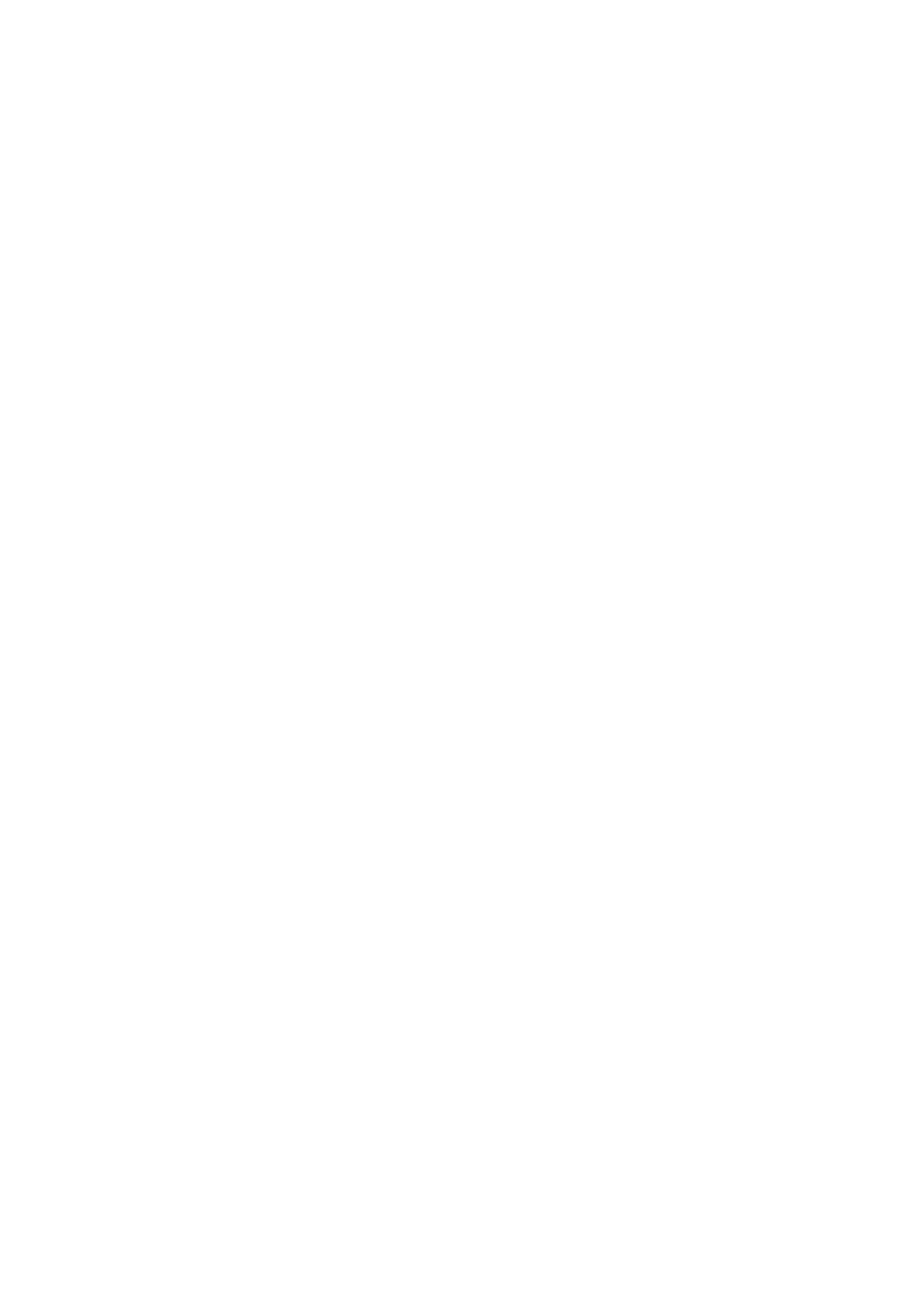# **Tourism Australia**

| 1.1 |                                                          |  |
|-----|----------------------------------------------------------|--|
| 1.2 |                                                          |  |
| 1.3 |                                                          |  |
|     | SECTION 2: OUTCOMES AND PLANNED PERFORMANCE  156         |  |
|     | 2.1 Budgeted expenses and performance for Outcome 1  157 |  |
|     |                                                          |  |
|     |                                                          |  |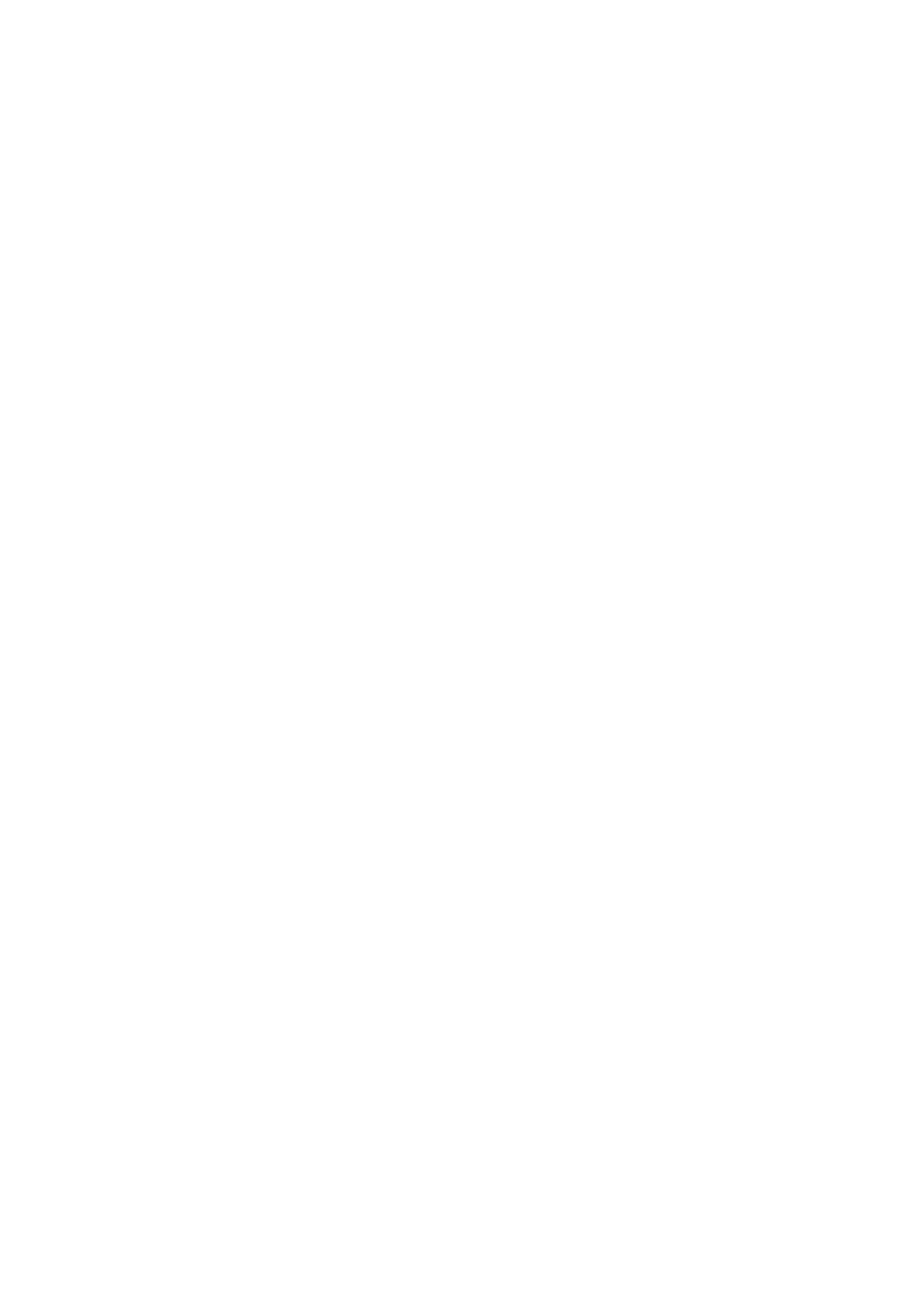# **Tourism Australia**

# <span id="page-4-0"></span>**Section 1: Entity overview and resources**

### <span id="page-4-1"></span>**1.1 Strategic direction statement**

Tourism Australia (TA) is Australia's national tourism marketing organisation that promotes Australia as a compelling tourism destination for leisure and business events travel. TA's purpose is to grow demand to enable a competitive and sustainable Australian tourism industry, with the ambition to support a full recovery of Australia's tourism industry to 2018–19 expenditure levels by 2024–25.

#### **Operating environment and industry outlook**

In 2022–23, various economic, travel industry, marketing channel and consumer trends are predicted to impact Australian tourism and TA's operating model.

While rollout of vaccination programs raised hopes of a return to economic strength, the spread of the Omicron variant is presenting concerns for the global economic outlook. The global economy is projected to moderate from 5.9 per cent in 2021 to 4.4 per cent in 2022 and to slow to 3.8 per cent in 2023 (IMF, January 2022). Australia has managed the health and general economic impacts of the pandemic relatively well. The overall economic outlook is positive. TA will continue to monitor the economic environment and its impact on consumer confidence to inform our marketing activities and initiatives to support the recovery of Australia's tourism industry. We will concentrate effort in 15 international markets, adjusting approaches to ensure the best use of resources.

Omicron-related uncertainty has made international travellers more cautious and continues to impact bookings but return to travel is forecast to gather pace this year, with short haul intra regional travel predicted to lead the recovery (Tourism Economics, 2021). Australian borders reopened to international travellers from 21 February 2022, leading to an initial spike in interest to travel, with searches for inbound travel to Australia increasing by 23 per cent (Skyscanner, 2022). International aviation capacity is predicted to take until 2023–24 for Australian airports and airlines to recover to pre-COVID passenger levels. Forward airline schedules show Australia is forecast to see 31 per cent of pre-COVID seat capacity in March, increasing to 60 per cent in April 2022.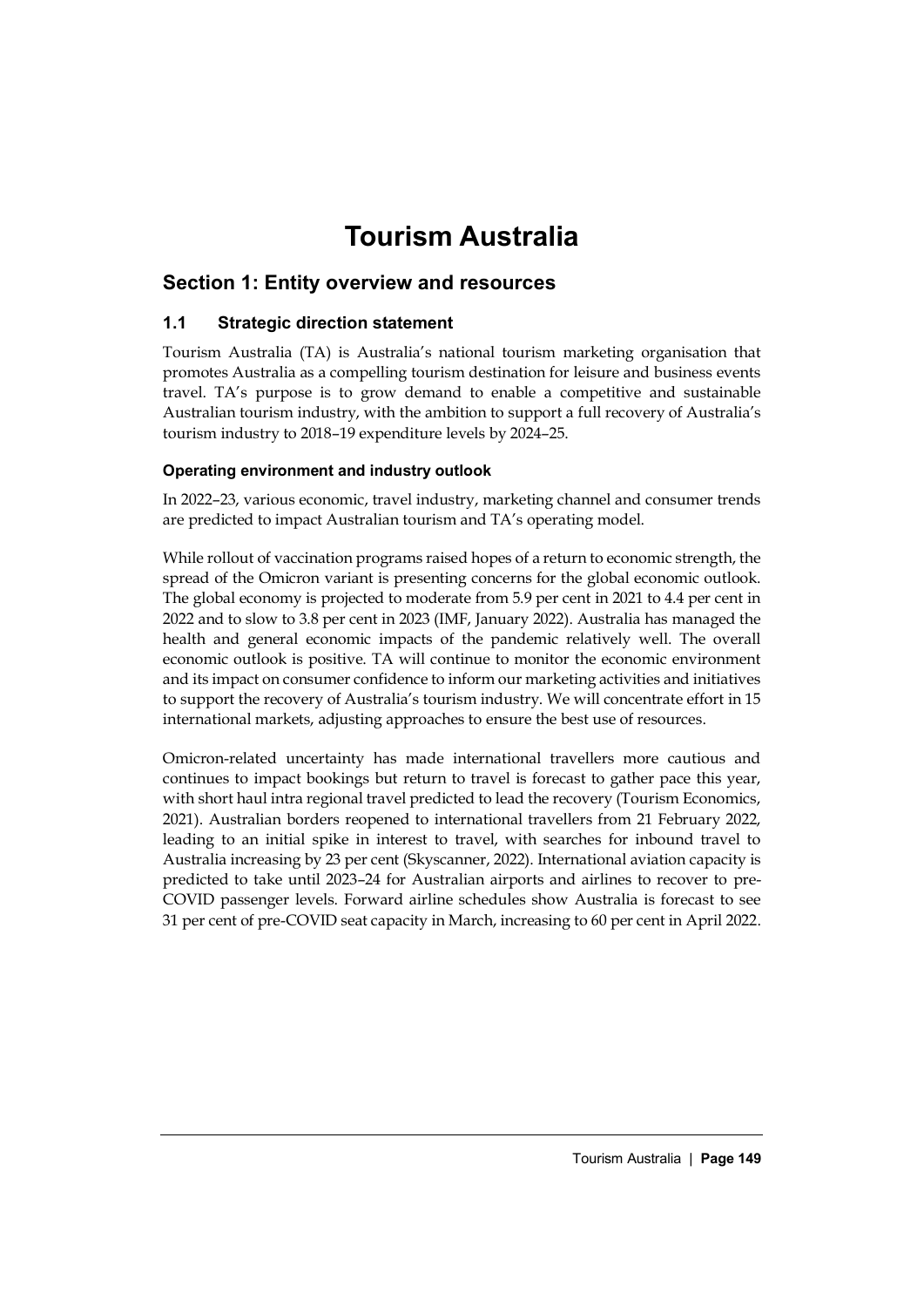TA will provide a competitive edge for Australian tourism by launching a global campaign to re-establish Australia as the most desirable destination in the world. Communications will highlight what makes Australia unique, building on the longstanding *There's Nothing Like Australia* campaign. TA will focus on rejuvenating industry advocacy through trade engagement and programs to support industry to return to growth, maximising conversion and supporting aviation recovery. This will include trade familiarisation programs to inspire distributors and frontline travel sellers to promote and sell Australian tourism experiences to their customers, partnership marketing activities to extend the reach of our campaigns through bought media and our partners' marketing channels; connecting Australian industry with global distributors through trade event platforms such as in-market marketplaces and events; and continuing to educate through the Aussie Specialist Program.

While the use of traditional marketing channels remains relevant, digital and video channels continue to rise in importance, as does content. As consumers stayed home due to COVID-19 restrictions, the use of digital services soared. A significant proportion of the habits amassed over these restricted periods are predicted to continue (PWC, 2021), including the growth in streaming, gaming and user-generated content. TA will continue to work with our media agency partner, Universal McCann (UM), to ensure our marketing activities maximise consumer and technology trends. We will continue to use consumer insights to inform our efforts.

TA will continue to monitor consumer and travel sentiment. The results from our International Sentiment Tracker (January 2022), show impacts of the Omicron variant, with consumer confidence down by 6 percentage points to 101 overall in our key markets. Most consumers surveyed perceive Australia positively, but the perception of Australia as a safe destination decreased. Sentiment across European markets improved (potentially reflecting consumers feeling the current COVID-19 wave had reached its peak), while there were declines in sentiment by consumers in Eastern markets, particularly in China, India and Indonesia. We will also monitor forward bookings and searches to inform delivery of the right messaging at the most opportune time and continue to be flexible and nimble in our response to consumer needs.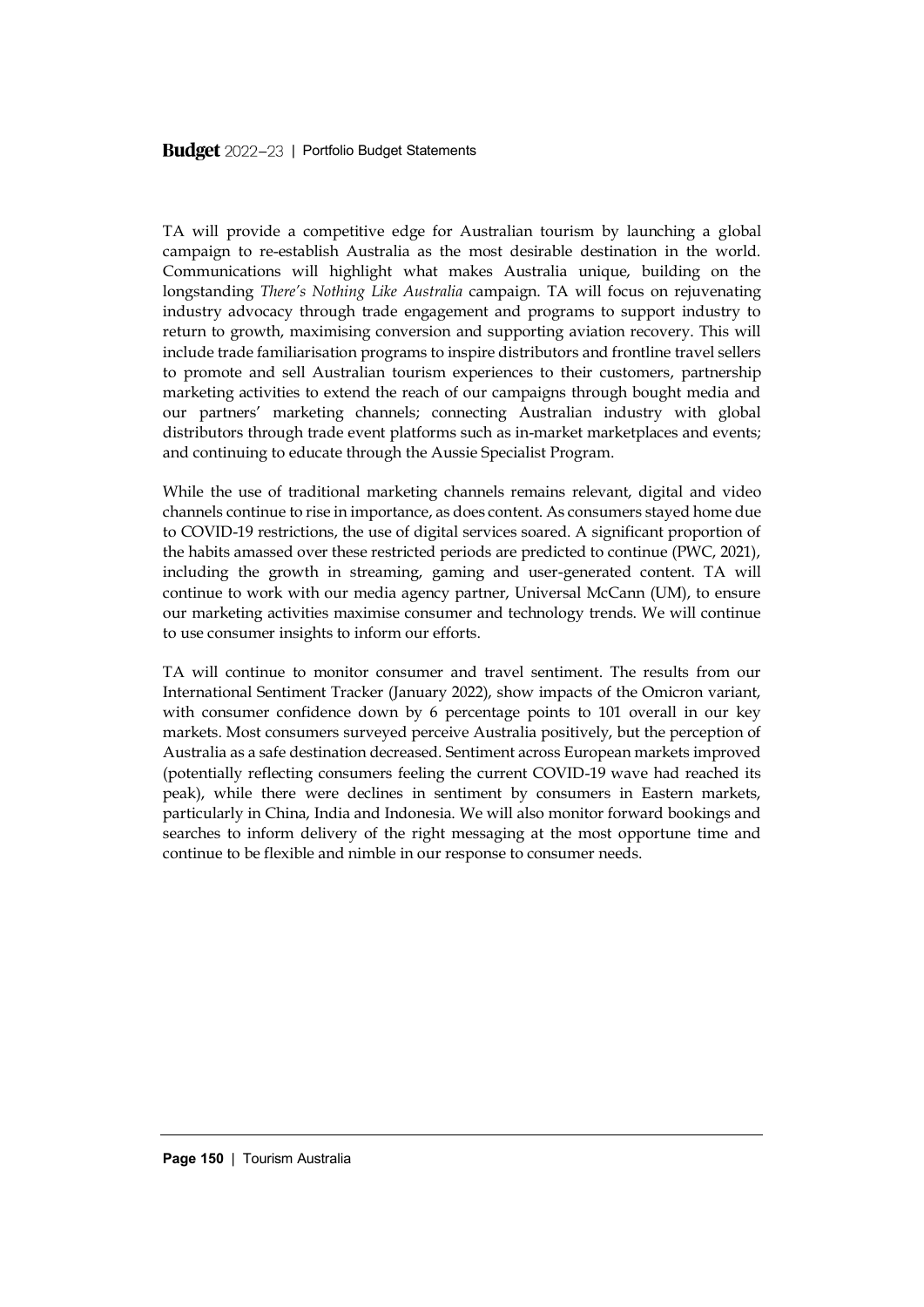#### **Strategies**

#### **Target audiences and markets**

TA will target leisure and business events consumers in markets that offer the best potential to build Australia's tourism recovery.

| Leisure                                |                                                                                                                               |                                                                                                                                                                                                                 |  |  |  |  |
|----------------------------------------|-------------------------------------------------------------------------------------------------------------------------------|-----------------------------------------------------------------------------------------------------------------------------------------------------------------------------------------------------------------|--|--|--|--|
| Audience                               | <b>Definition</b>                                                                                                             | <b>Markets</b>                                                                                                                                                                                                  |  |  |  |  |
| <b>High Yield Travellers</b><br>(HYT)  | Purpose of trip: Holiday and visiting<br>friends and relatives (VFR)<br>Spend per night: >\$200<br>Total trip spend: >\$1,500 | Grow - United Kingdom, United States,<br>Germany, Singapore, Japan<br>Watch - China, Hong Kong<br>Sustain - New Zealand, Malaysia,<br>Canada, India, France, Indonesia<br>Distribute - Italy, Republic of Korea |  |  |  |  |
| HYT - Premium/<br>Luxury               | Purpose of trip: Holiday and VFR<br>Spend per person per night: >\$1,000                                                      | China, United States, United Kingdom                                                                                                                                                                            |  |  |  |  |
| HYT - Working<br><b>Holiday Makers</b> | Purpose of trip: Employment<br>Length of stay: $>31$ days<br>Age group: <35 years                                             | United Kingdom, France, Republic of<br>Korea, Japan, Germany                                                                                                                                                    |  |  |  |  |
| <b>Business Events (BE)</b>            |                                                                                                                               |                                                                                                                                                                                                                 |  |  |  |  |
| Audience                               | Definition                                                                                                                    | <b>Markets</b>                                                                                                                                                                                                  |  |  |  |  |
| HYT - BE Incentive                     | Incentive agents and corporate<br>decision makers                                                                             | New Zealand, China, North America,<br>United Kingdom, South/Southeast Asia                                                                                                                                      |  |  |  |  |
| $HYT - BE$<br>Association              | Association planners and decision-<br>makers                                                                                  | United Kingdom/Europe, North America                                                                                                                                                                            |  |  |  |  |

#### **Strategic priorities and enabling factors**

To aid the recovery of our industry, TA will focus effort on six strategic priorities:

- **Reinvigorate our brand to recapture market share**: Produce effective marketing campaigns and clever through-the-funnel activity to keep Australia on High Yield Travellers' consideration list and drive demand as markets open. Develop impactful brand campaigns to regain competitiveness and grow market share.
- **Maximise conversion and support aviation recovery**: Continue to drive conversion with commercial partners (key distribution partners and airlines) supporting aviation route recovery.
- **Rejuvenate advocacy fast with face-to-face engagement with trade and media**: Create highly credible, motivating and timely advocacy for Australia by getting the trade and media to experience it first-hand for the first time since the pandemic struck our shores.
- **Elevate and champion Indigenous and sustainable tourism**: Continue to improve understanding, support industry readiness, and build demand to create an even more competitive future destination.
- **Support industry recovery and growth**: Continue to be a platform for industry, a source of information and insights, and an advocate with stakeholders to reengage international markets and reimagine future opportunities.
- **Expedite Business Events recovery**: Drive demand to increase conversion and position Australia for long-term growth.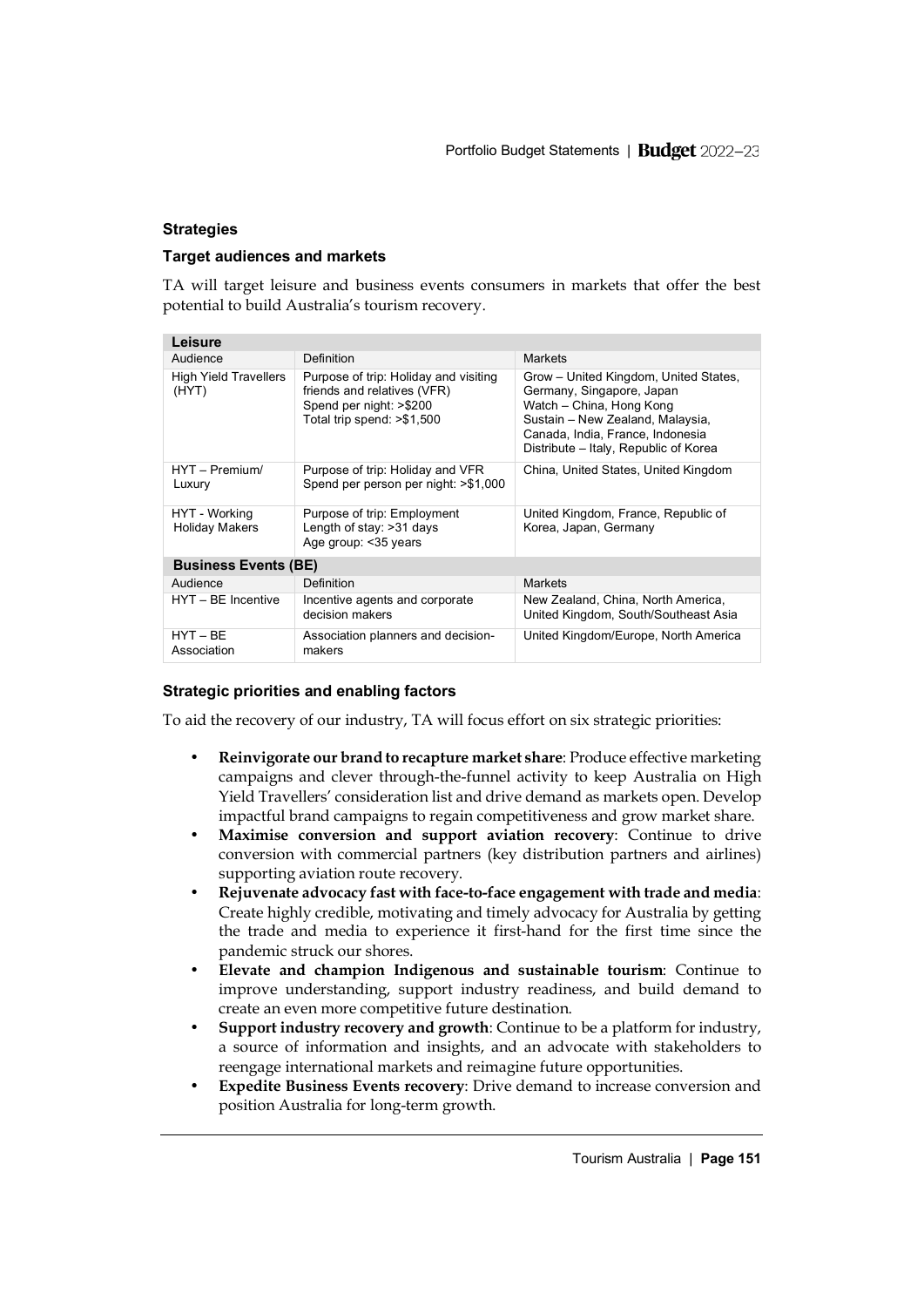#### Budget 2022-23 | Portfolio Budget Statements

The following enabling factors will be important to delivery of our strategic priorities:

- insights-driven strategies and decision-making;
- engaged and supportive stakeholders;
- motivated staff;
- agile resourcing;
- strategic financial management; and
- robust governance.

Further detail is available in our Corporate Plan 2022–23 to 2025–26, with outcomes presented in our annual report.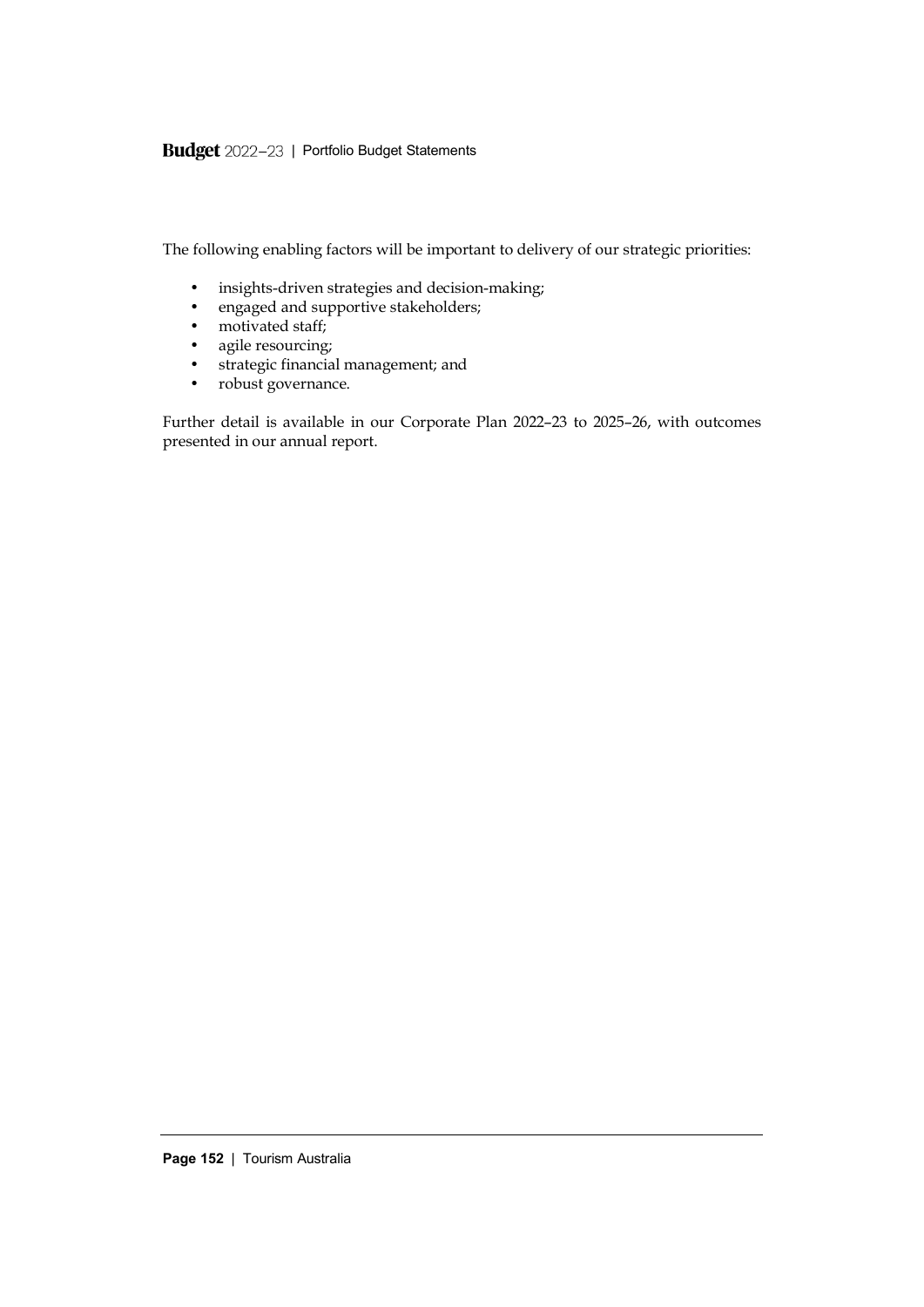# <span id="page-8-0"></span>**1.2 Entity resource statement**

Table 1.1 shows the total funding from all sources available to the entity for its operations and to deliver programs and services on behalf of the Government.

The table summarises how resources will be applied by outcome (government strategic policy objectives) and by administered (on behalf of the Government or the public) and departmental (for Tourism Australia's operations) classification.

For more detailed information on special accounts and special appropriations, please refer to *Budget Paper No. 4 – Agency Resourcing*.

Information in this table is presented on a resourcing (that is, appropriations/cash available) basis, whilst the 'Budgeted expenses by Outcome' tables in Section 2 and the financial statements in Section 3 are presented on an accrual basis.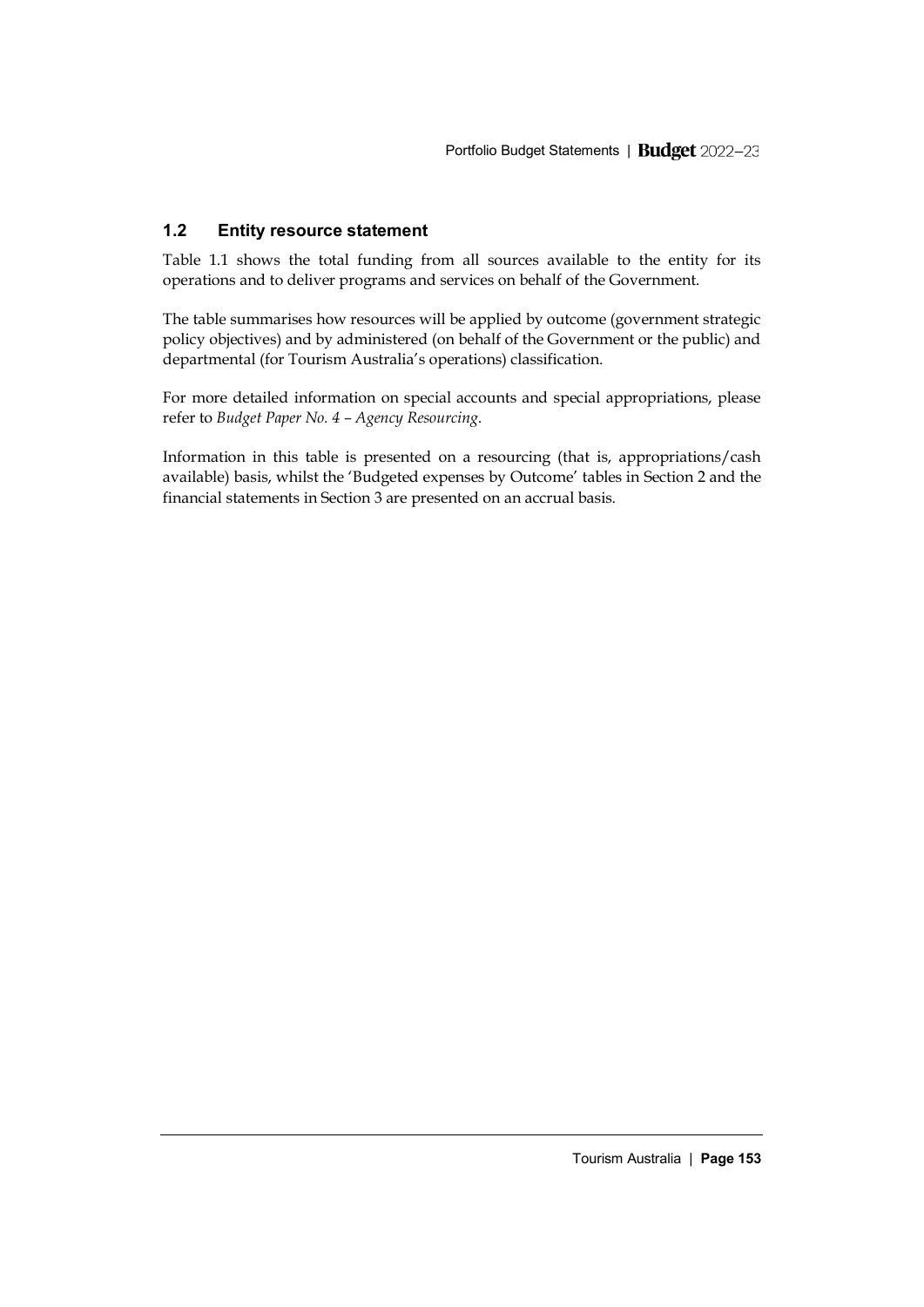|                                                      | 2021-22   | 2022-23  |
|------------------------------------------------------|-----------|----------|
|                                                      | Estimated | Estimate |
|                                                      | actual    |          |
|                                                      | \$'000    | \$'000   |
| Opening balance/cash reserves at 1 July              |           |          |
| <b>Funds from Government</b>                         |           |          |
| Annual appropriations - ordinary annual services (a) |           |          |
| Outcome 1                                            | 135,347   | 139.643  |
| Total annual appropriations                          | 135,347   | 139.643  |
| Amounts received from related entities               |           |          |
| Amounts from portfolio department (b)                | 19,981    | 47.040   |
| Total amounts received from related entities         | 19.981    | 47,040   |
| <b>Total funds from Government</b>                   | 155,328   | 186.683  |
| <b>Funds from industry sources</b>                   |           |          |
| Rendering services                                   | 9.026     | 9.600    |
| Total funds from industry sources                    | 9.026     | 9.600    |
| <b>Funds from other sources</b>                      |           |          |
| <b>Interest</b>                                      | 100       | 100      |
| <b>Total funds from other sources</b>                | 100       | 100      |
| <b>Total net resourcing for Tourism Australia</b>    | 164,454   | 196.383  |
|                                                      |           |          |
|                                                      | 2021-22   |          |
| Average staffing level (number) (c)                  | 207       | 207      |

#### **Table 1.1: Tourism Australia resource statement — Budget estimates for 2022-23 as at Budget March 2022**

All figures shown above are GST exclusive - these may not match figures in the cash flow statement.

Prepared on a resourcing (that is, appropriations available) basis.

(a) Appropriation Bill (No. 1) 2022-23.

(b) Funding provided by the portfolio department (Asia Marketing Fund and Tourism Support) as payment to Tourism Australia from portfolio department's administered programs.

(c) Average Staffing Level (ASL) figures are estimates only.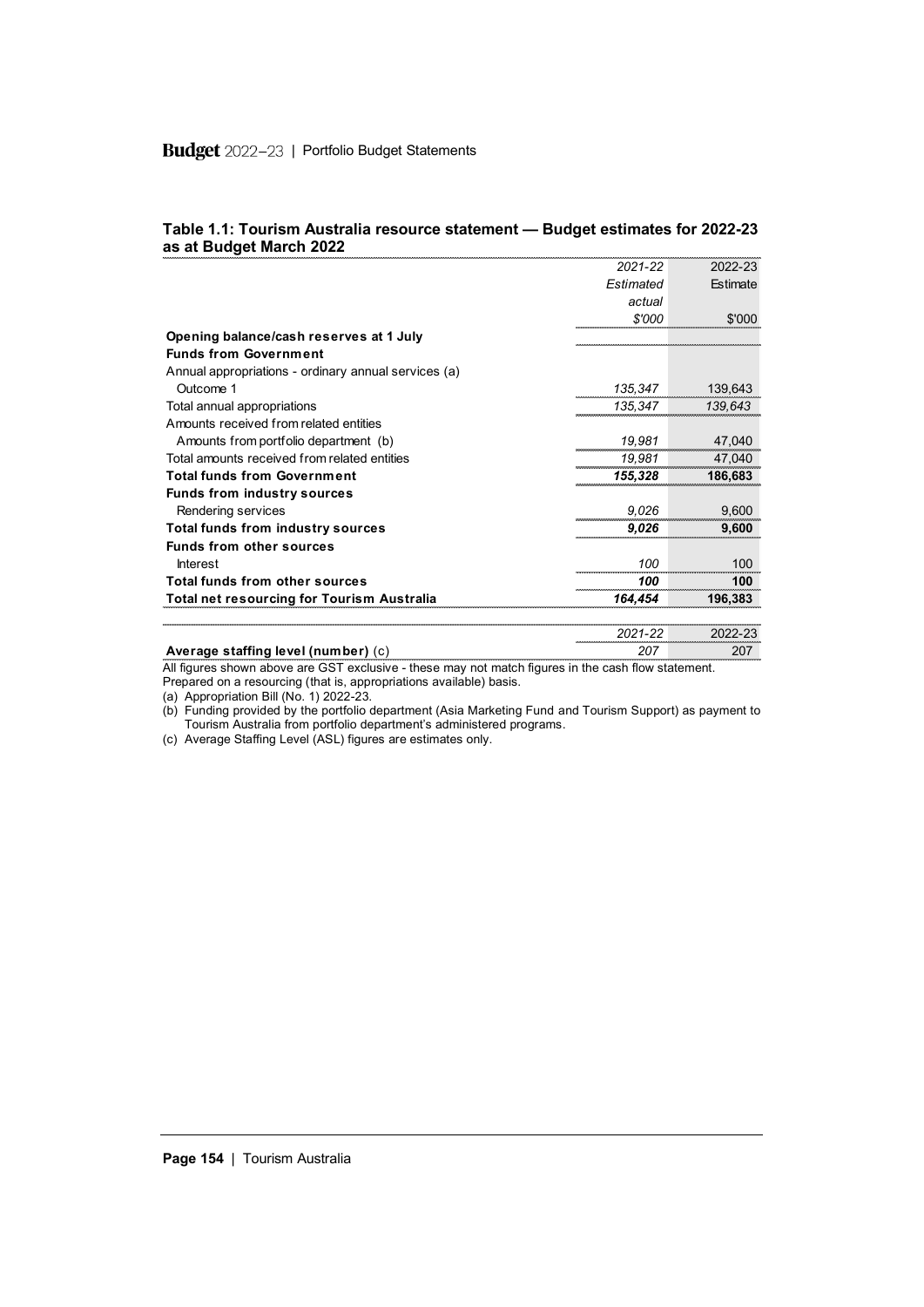# <span id="page-10-0"></span>**1.3 Budget measures**

Budget measures in Part 1 relating to Tourism Australia are detailed in Budget Paper No. 2 and are summarised below.

| Table 1.2: Tourism Australia 2022-23 Budget measures |  |
|------------------------------------------------------|--|
|------------------------------------------------------|--|

|                                                                                                          |     | Program 2021-22 | 2022-23 |        | 2023-24 2024-25 | 2025-26 |
|----------------------------------------------------------------------------------------------------------|-----|-----------------|---------|--------|-----------------|---------|
|                                                                                                          |     | \$'000          | \$'000  | \$'000 | \$'000          | \$'000  |
| Payment measures (if applicable)                                                                         |     |                 |         |        |                 |         |
| <b>Tourism Support</b>                                                                                   | 1.1 |                 |         |        |                 |         |
| Departmental expenses (a)                                                                                |     |                 | 27.000  | 18,000 |                 |         |
| Total                                                                                                    |     |                 | 27.000  | 18.000 |                 |         |
| <b>Total payment measures</b>                                                                            |     |                 |         |        |                 |         |
| Departmental                                                                                             |     |                 | 27,000  | 18.000 |                 |         |
| Total                                                                                                    |     |                 | 27.000  | 18.000 |                 |         |
| Drenared on a Covernment Finance Statistics (Underlying Cash) hasis. Figures displayed as a negative (-) |     |                 |         |        |                 |         |

Prepared on a Government Finance Statistics (Underlying Cash) basis. Figures displayed as a negative (-) represent a decrease in funds and a positive (+) represent an increase in funds.

(a) Measure relates to a decision made post MYEFO. This measure forms part of the Government's Tourism Support.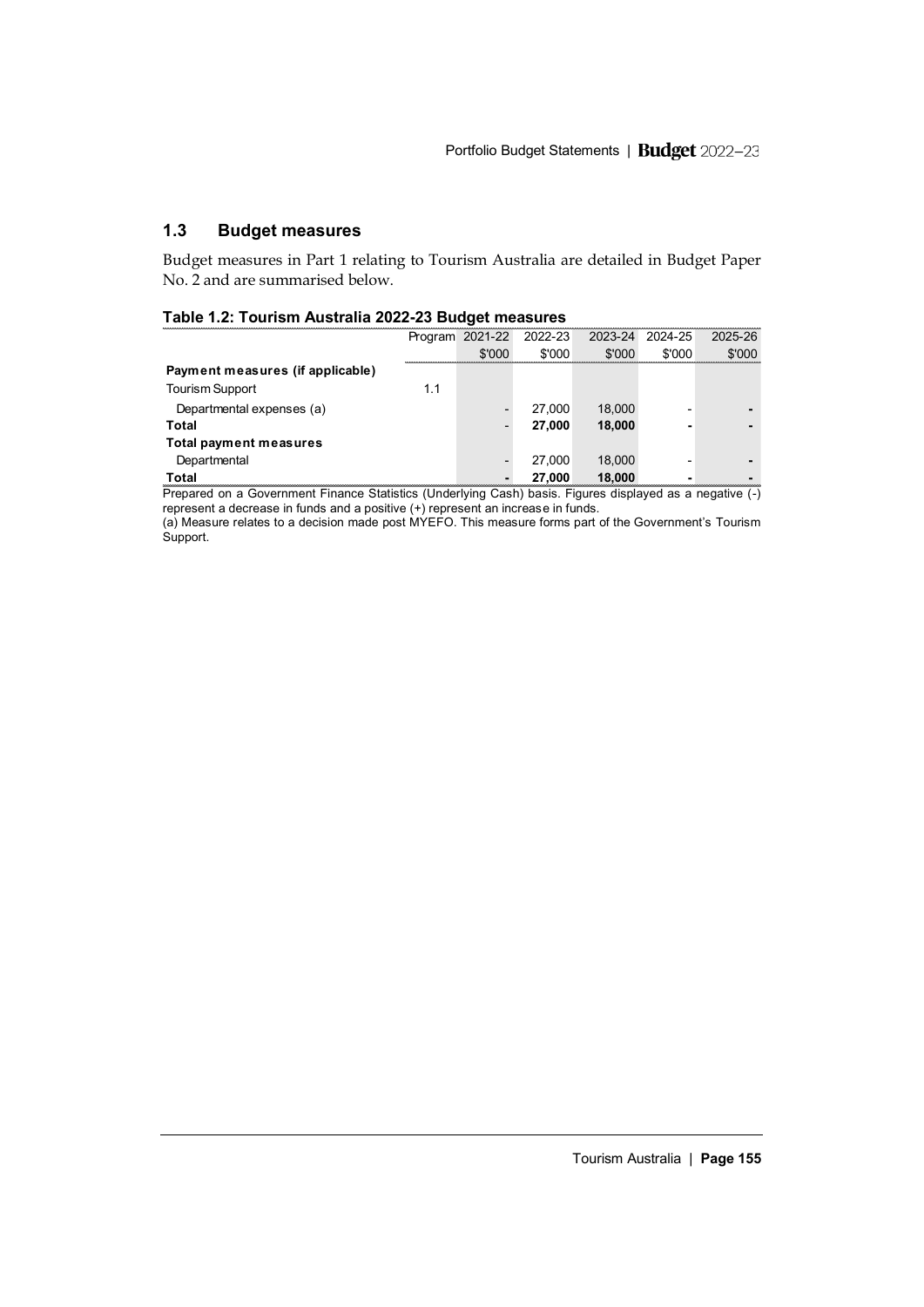# <span id="page-11-0"></span>**Section 2: Outcomes and planned performance**

Government outcomes are the intended results, impacts or consequences of actions by the Government on the Australian community. Commonwealth programs are the primary vehicle by which government entities achieve the intended results of their outcome statements. Entities are required to identify the programs which contribute to government outcomes over the Budget and forward years.

Each outcome is described below together with its related programs. The following provides detailed information on expenses for each outcome and program, further broken down by funding source.

#### **Note:**

Performance reporting requirements in the Portfolio Budget Statements are part of the Commonwealth performance framework established by the *Public Governance, Performance and Accountability Act 2013*. It is anticipated that the performance measure described in Portfolio Budget Statements will be read with broader information provided in an entity's corporate plans and annual performance statements – included in Annual Reports – to provide a complete picture of an entity's planned and actual performance.

The most recent corporate plan for Tourism Australia can be found at: [https://www.tourism.australia.com/en/about/our-organisation/our-performance](https://www.tourism.australia.com/en/about/our-organisation/our-performance-and-reporting.html)[and-reporting.html.](https://www.tourism.australia.com/en/about/our-organisation/our-performance-and-reporting.html)

The most recent annual performance statement can be found at: [https://www.tourism.australia.com/en/about/our-organisation/our-performance](https://www.tourism.australia.com/en/about/our-organisation/our-performance-and-reporting.html)[and-reporting.html.](https://www.tourism.australia.com/en/about/our-organisation/our-performance-and-reporting.html)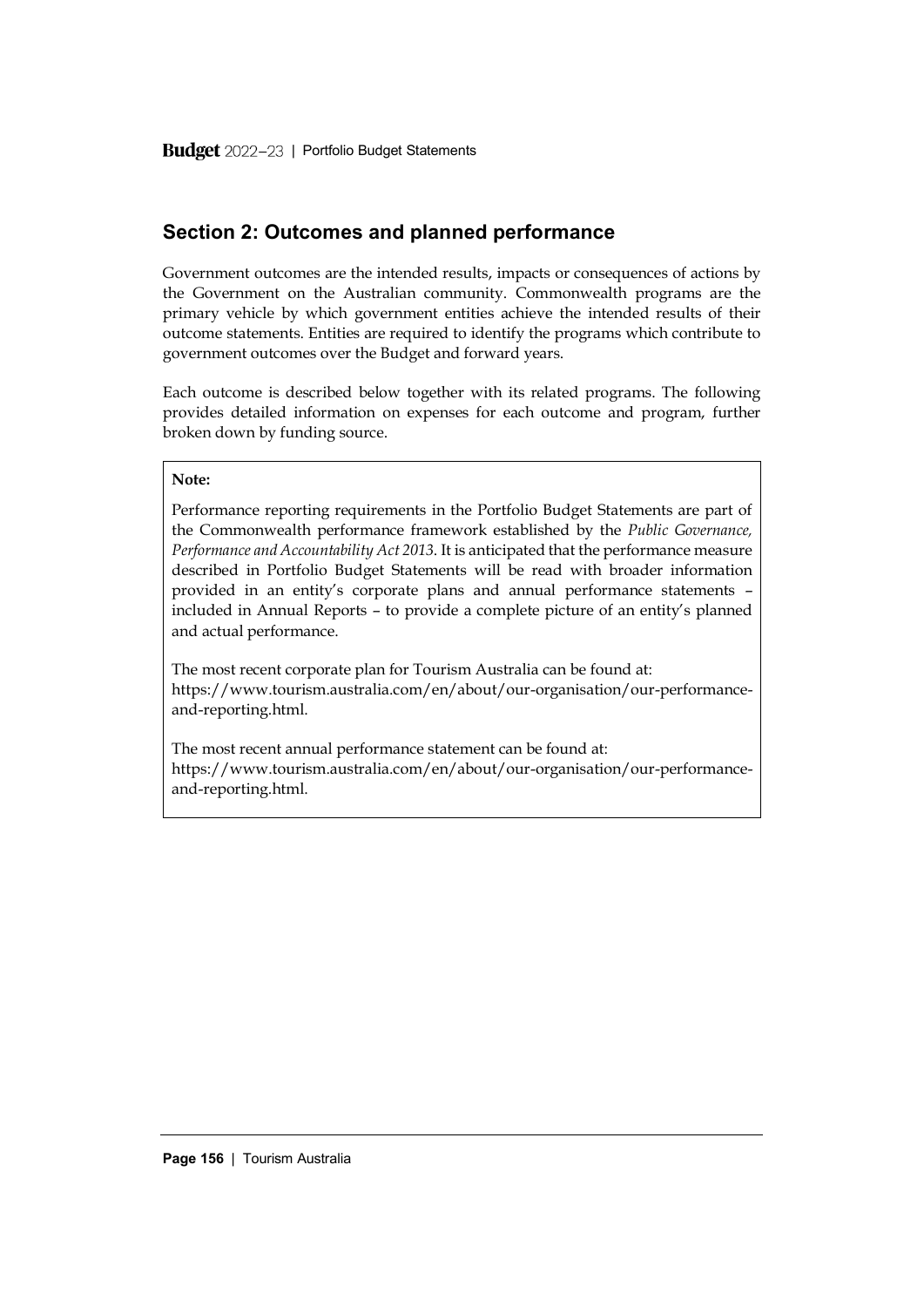# <span id="page-12-0"></span>**2.1 Budgeted expenses and performance for Outcome 1**

**Outcome 1: Grow demand and foster a competitive and sustainable Australian tourism industry through partnership marketing to targeted global consumers in key markets**

#### **Linked programs**

| Department of Foreign Affairs and Trade                                                                                                                                                                                                                                                      |
|----------------------------------------------------------------------------------------------------------------------------------------------------------------------------------------------------------------------------------------------------------------------------------------------|
| Programs<br>Program 1.7 - Programs to promote Australia's international tourism<br>interests                                                                                                                                                                                                 |
| Contribution to Outcome 1 made by linked programs                                                                                                                                                                                                                                            |
| The program provides funding to Tourism Australia to deliver Outcome 1.                                                                                                                                                                                                                      |
| <b>Australian Trade and Investment Commission</b>                                                                                                                                                                                                                                            |
| Programs                                                                                                                                                                                                                                                                                     |
| Program 1.2 - Programs to promote Australia's export and other<br>international economic interests                                                                                                                                                                                           |
| Contribution to Outcome 1 made by linked programs                                                                                                                                                                                                                                            |
| Austrade has Commonwealth responsibility for international and domestic tourism<br>policy and issues official tourism statistics. Austrade provides the information to<br>Tourism Australia to promote the export of Australian tourism services, contributing<br>to Australia's prosperity. |
| <b>Department of Home Affairs</b>                                                                                                                                                                                                                                                            |
| Programs                                                                                                                                                                                                                                                                                     |
| Program 3.1 - Trade facilitation and industry engagement                                                                                                                                                                                                                                     |
| Contribution to Outcome 1 made by linked programs<br>$\sim$ and the contract of the contract of the contract of the contract of the contract of the contract of the contract of the contract of the contract of the contract of the contract of the contract of the contract of the          |

Tourism Australia works with the Department of Home Affairs by providing advice on visa and traveller facilitation policy relevant to the Australian tourism industry.

Table continued on the next page.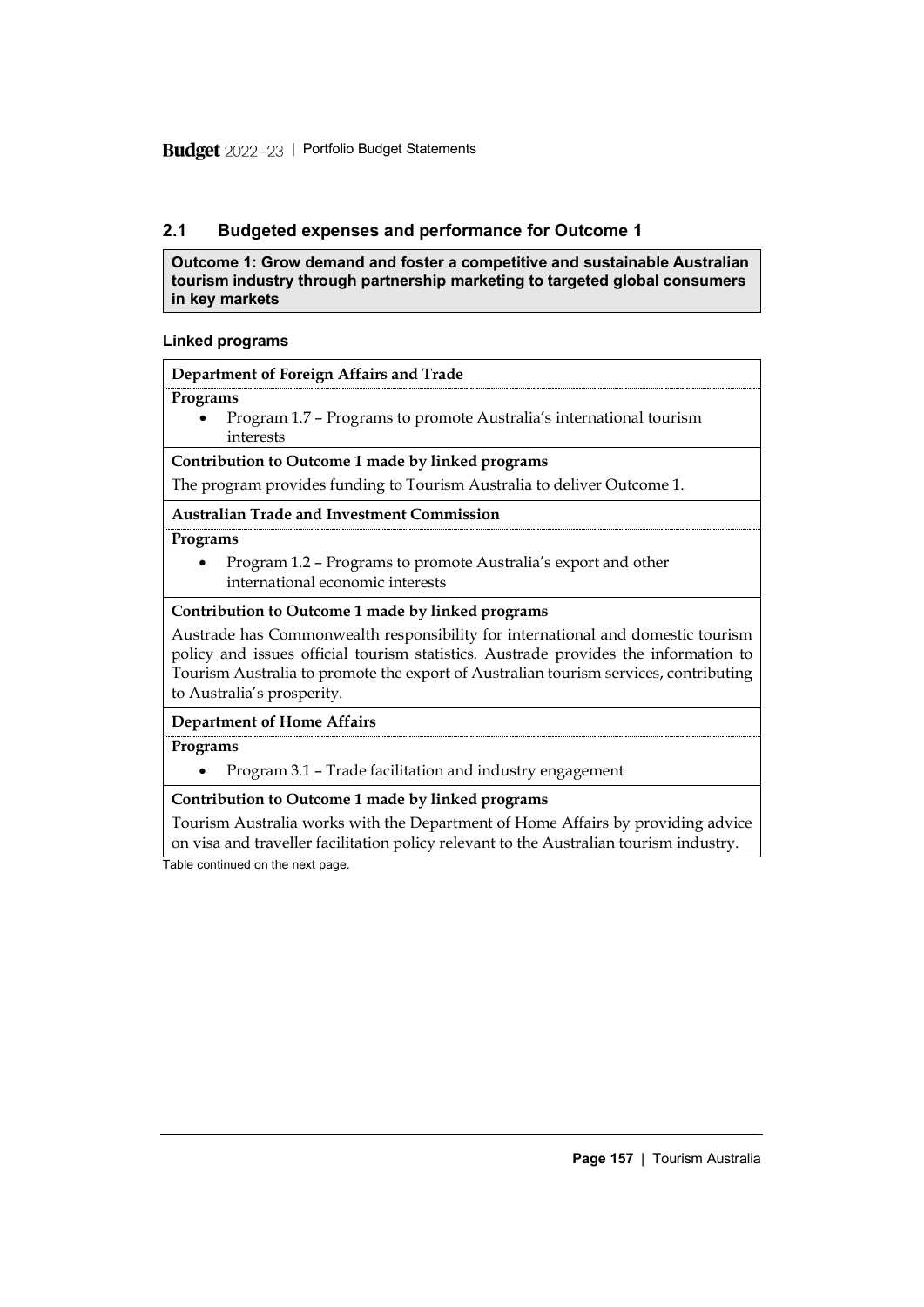Budget 2022-23 | Portfolio Budget Statements

#### **Linked programs (continued)**

**Department of Infrastructure, Transport, Regional Development and Communications**

#### **Programs**

• Program 2.3 – Air transport

#### **Contribution to Outcome 1 made by linked programs**

An efficient, sustainable, competitive, safe and secure air transport system contributes increasing international visitor arrivals and expenditure, and growing demand for Australia as a destination for tourism and business events.

#### **Programs**

• Program 3.1 – Regional development

#### **Contribution to Outcome 1 made by linked programs**

Tourism Australia works in partnership with state and territory governments, industry and commercial partners to build demand and increase visitor arrivals and spend in Australia, including encouraging international visitors to disperse beyond gateway cities into regional areas.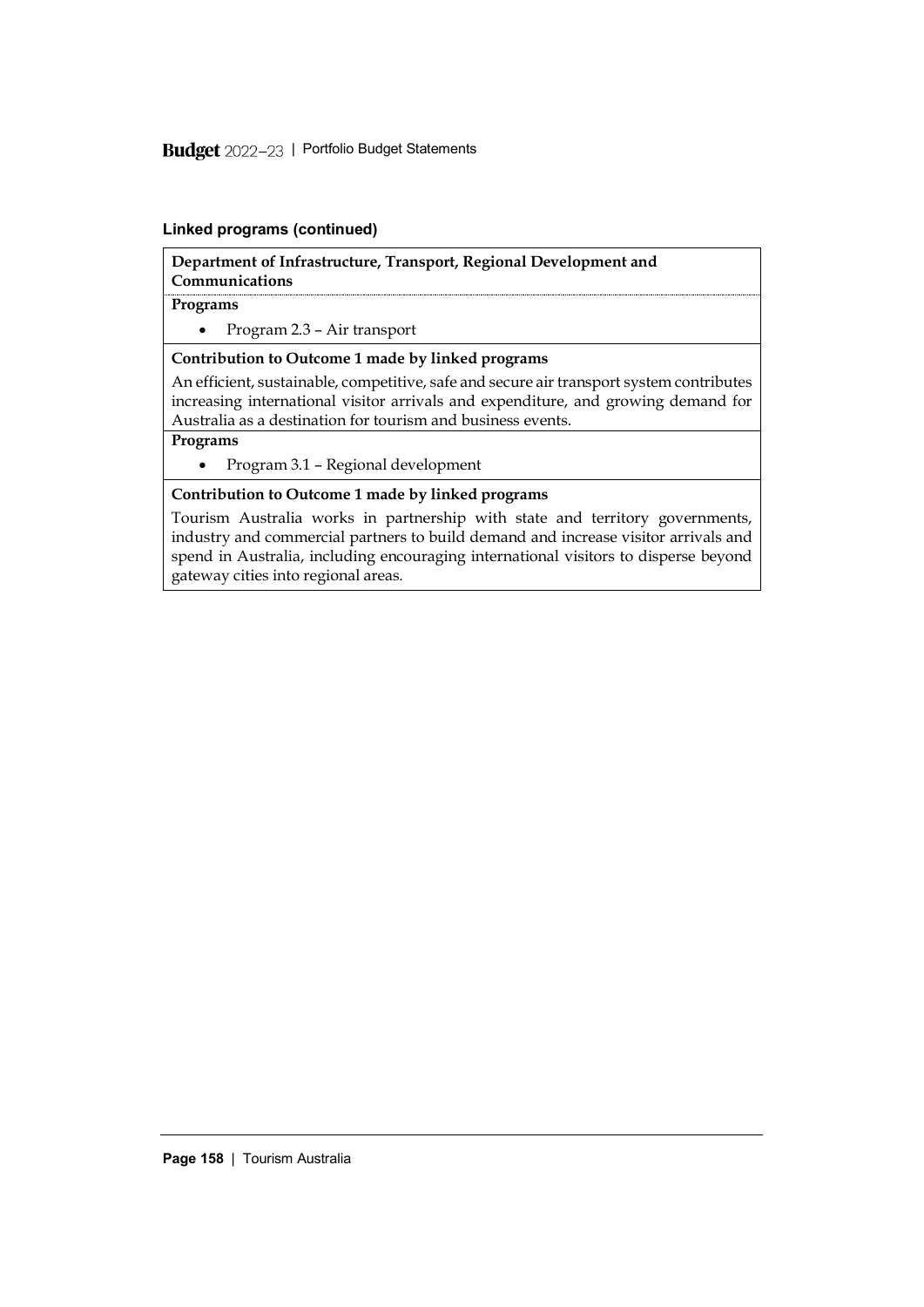#### **Budgeted expenses for Outcome 1**

**Table 2.1.1: Budgeted expenses for Outcome 1**

This table shows how much the entity intends to spend (on an accrual basis) on achieving the outcome, broken down by program, as well as by Administered and Departmental funding sources.

| Outcome 1: Grow demand and foster a competitive and sustainable Australian tourism<br>industry through partnership marketing to targeted global consumers in key markets |           |               |          |          |          |
|--------------------------------------------------------------------------------------------------------------------------------------------------------------------------|-----------|---------------|----------|----------|----------|
|                                                                                                                                                                          | 2021-22   | 2022-23       | 2023-24  | 2024-25  | 2025-26  |
|                                                                                                                                                                          | Estimated | <b>Budget</b> | Forw ard | Forw ard | Forw ard |
|                                                                                                                                                                          | actual    |               | estimate | estimate | estimate |
|                                                                                                                                                                          | \$'000    | \$'000        | \$'000   | \$'000   | \$'000   |
| Program 1.1: Supporting Outcome 1                                                                                                                                        |           |               |          |          |          |
| Revenue from Government                                                                                                                                                  |           |               |          |          |          |
| Ordinary annual services                                                                                                                                                 |           |               |          |          |          |
| (Appropriation Bill No. 1)                                                                                                                                               | 135,347   | 139,643       | 139,740  | 140,457  | 140,229  |
| Payment from portfolio department (a)                                                                                                                                    | 19,981    | 47,040        | 38,100   | 20,161   | 20,223   |
| Expenses not requiring                                                                                                                                                   |           |               |          |          |          |
| appropriation in the budget year (b)                                                                                                                                     | 10,000    | 20,000        |          |          |          |
| Revenues from Own-sources                                                                                                                                                | 9,126     | 9,700         | 7,900    | 7,900    | 8,900    |
| Total expenses for Program 1.1                                                                                                                                           | 174,454   | 216,383       | 185,740  | 168,518  | 169,352  |
| Outcome 1 totals by resource type                                                                                                                                        |           |               |          |          |          |
| Revenue from Government                                                                                                                                                  |           |               |          |          |          |
| Ordinary annual services                                                                                                                                                 |           |               |          |          |          |
| (Appropriation Bill No. 1)                                                                                                                                               | 135,347   | 139,643       | 139,740  | 140,457  | 140,229  |
| Payment from portfolio department (a)                                                                                                                                    | 19.981    | 47.040        | 38.100   | 20,161   | 20,223   |
| Expenses not requiring                                                                                                                                                   |           |               |          |          |          |
| appropriation in the budget year (b)                                                                                                                                     | 10,000    | 20,000        |          |          |          |
| Revenues from Own-sources                                                                                                                                                | 9.126     | 9,700         | 7,900    | 7,900    | 8,900    |
| <b>Total expenses for Outcome 1</b>                                                                                                                                      | 174,454   | 216,383       | 185,740  | 168,518  | 169,352  |
|                                                                                                                                                                          |           |               |          |          |          |
|                                                                                                                                                                          | 2021-22   | 2022-23       |          |          |          |
| Average staffing level (number) (c)                                                                                                                                      | 207       | 207           |          |          |          |

(a) Asia Marketing Fund and Tourism Support.

(b) Expenses not requiring appropriation in the Budget year are made up of depreciation expenses, amortisation expenses, make good expenses, and audit fees.

(c) Average Staffing Level (ASL) figures are estimates only.

Note: Departmental appropriation splits and totals are indicative estimates and may change in the course of the budget year as government priorities change.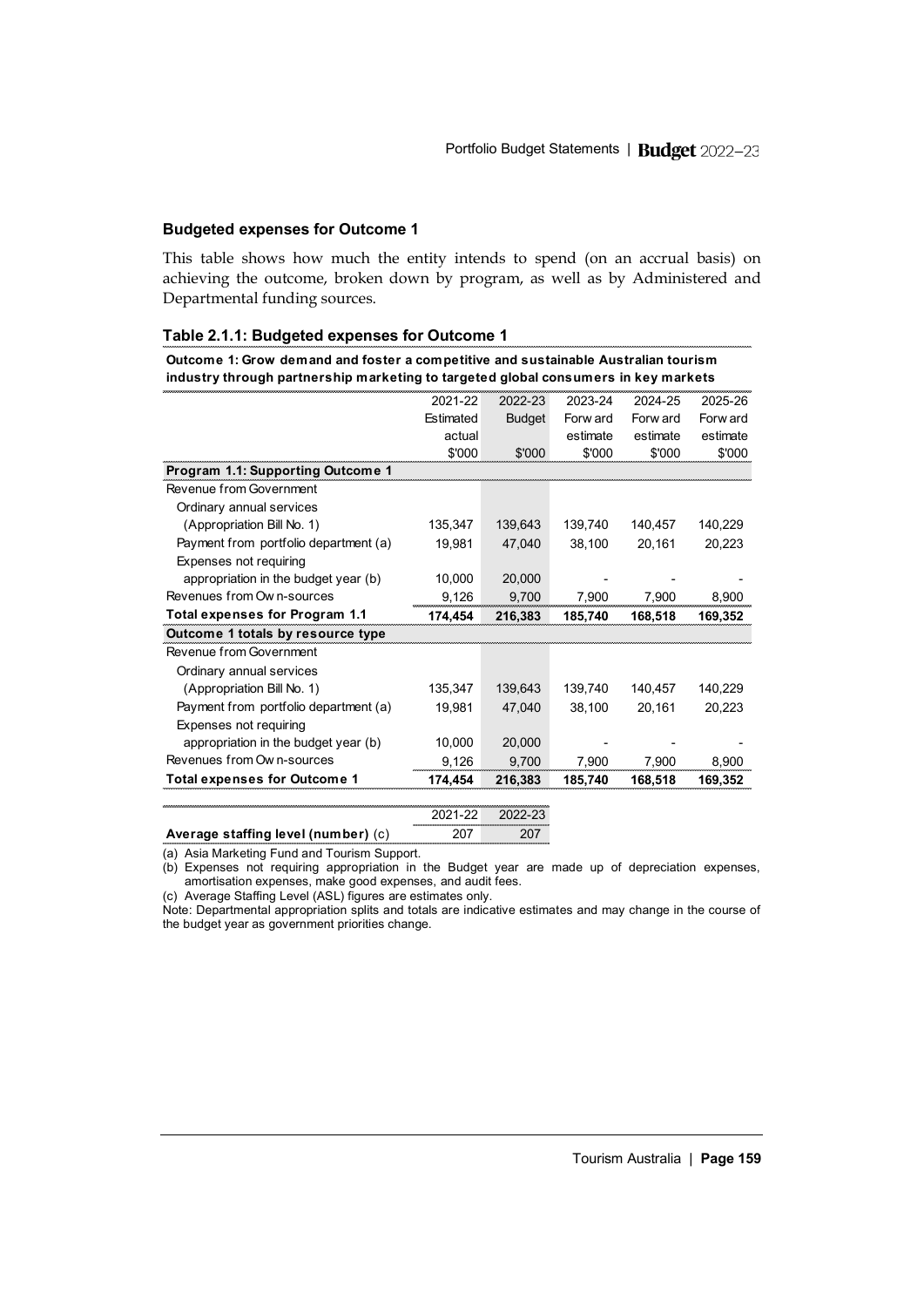# Budget 2022-23 | Portfolio Budget Statements

| Program 1.1: Supporting Outcome 1         |           |               |          |          |          |
|-------------------------------------------|-----------|---------------|----------|----------|----------|
|                                           | 2021-22   | 2022-23       | 2023-24  | 2024-25  | 2025-26  |
|                                           | Estimated | <b>Budget</b> | Forw ard | Forw ard | Forw ard |
|                                           | actual    |               | estimate | estimate | estimate |
|                                           | \$'000    | \$'000        | \$'000   | \$'000   | \$'000   |
| 1.1.1 - Component 1: Grow Demand          |           |               |          |          |          |
| Annual departmental expenses:             |           |               |          |          |          |
| Programme Support                         | 130.841   | 183,926       | 157,879  | 143,240  | 143,949  |
| Total component 1 expenses                | 130,841   | 183,926       | 157,879  | 143,240  | 143,949  |
| 1.1.2 - Component 2: Industry Development |           |               |          |          |          |
| Annual departmental expenses:             |           |               |          |          |          |
| Programme Support                         | 43.613    | 32,457        | 27,861   | 25,278   | 25,403   |
| Total component 2 expenses                | 43.613    | 32,457        | 27,861   | 25,278   | 25,403   |
| Program support                           |           |               |          |          |          |
| <b>Total program expenses</b>             | 174.454   | 216,383       | 185.740  | 168.518  | 169.352  |

#### **Table 2.1.2: Program components of Outcome 1**

Note: Departmental appropriation splits and totals are indicative estimates and may change in the course of the budget year as government priorities change.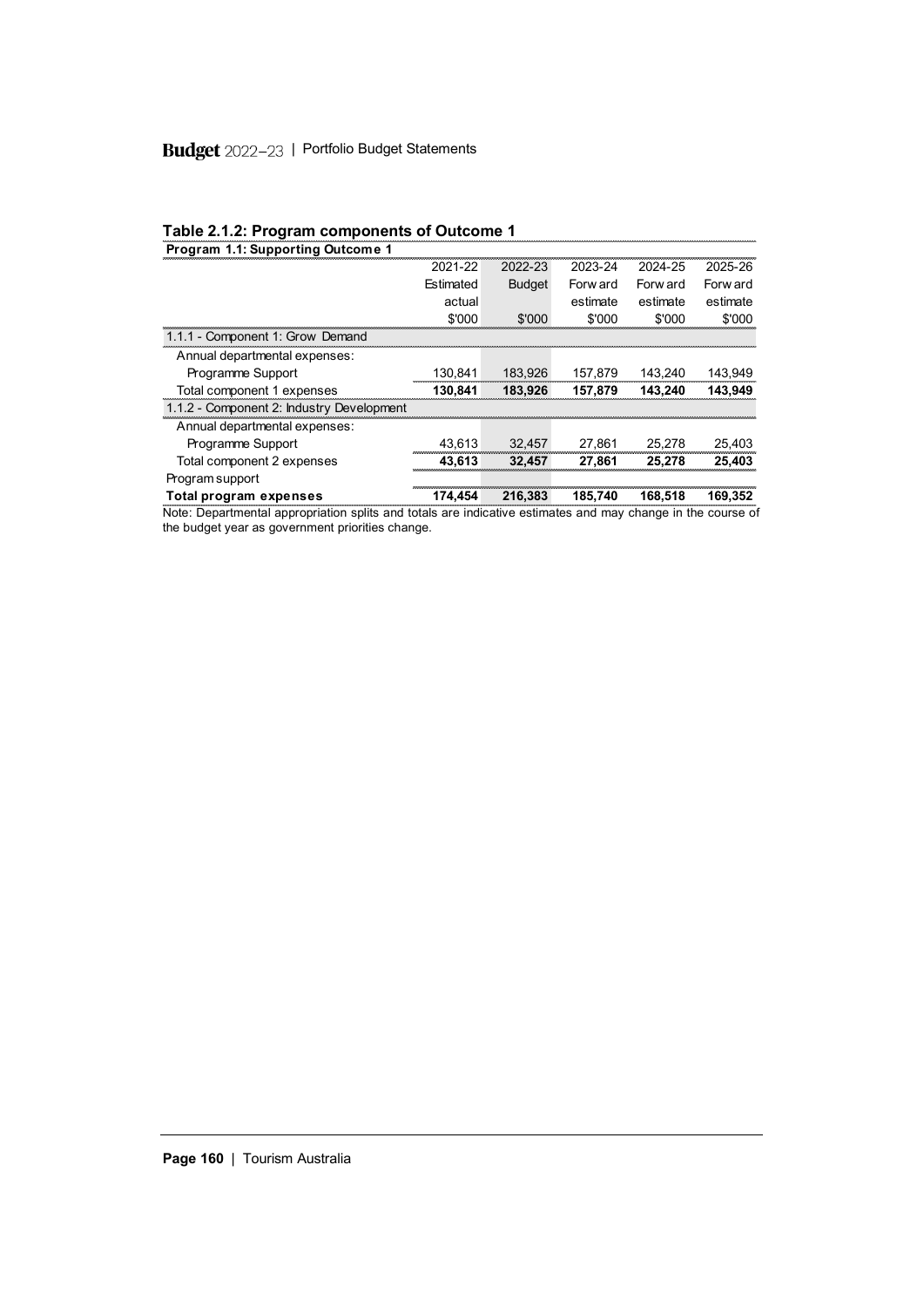#### **Table 2.1.3: Performance measure for Outcome 1**

Table 2.1.3 details the performance measures for each program associated with Outcome 1. It also provides the related key activities as expressed in the current corporate plan where further detail is provided about the delivery of the activities related to the program, the context in which these activities are delivered and how the performance of these activities will be measured. Where relevant, details of 2022–23 Budget measures that have created new programs or materially changed existing programs are provided.

#### **Outcome 1 – Grow demand and foster a competitive and sustainable Australian tourism industry through partnership marketing to targeted global consumers in key markets**

| Program 1.1: Supporting Outcome 1   |                                                                                                                                                                                                                                                                |                                                                                                                                                                                                                                         |  |  |  |
|-------------------------------------|----------------------------------------------------------------------------------------------------------------------------------------------------------------------------------------------------------------------------------------------------------------|-----------------------------------------------------------------------------------------------------------------------------------------------------------------------------------------------------------------------------------------|--|--|--|
| <b>Component 1.1.1: Grow Demand</b> |                                                                                                                                                                                                                                                                |                                                                                                                                                                                                                                         |  |  |  |
|                                     | Objective: Identify and target best prospect consumers both in Australia and in our target markets,<br>inspire them to travel to and throughout Australia.                                                                                                     |                                                                                                                                                                                                                                         |  |  |  |
| <b>Key Activities</b>               | Leisure travellers in key international markets (High Yield Travellers (HYT),<br>Premium/Luxury HYT, Working Holiday Maker HYT):                                                                                                                               |                                                                                                                                                                                                                                         |  |  |  |
|                                     | • Consumer research to build knowledge about what motivates target<br>audiences when choosing a travel destination;                                                                                                                                            |                                                                                                                                                                                                                                         |  |  |  |
|                                     | • Marketing activities to stimulate target audiences (brand advertising and<br>promotions, broadcasts, public relations, international media hosting, content<br>development and social media);                                                                |                                                                                                                                                                                                                                         |  |  |  |
|                                     | • Campaigns, supported by state and territory tourism organisations and<br>commercial partners; and                                                                                                                                                            |                                                                                                                                                                                                                                         |  |  |  |
|                                     | • Work in partnership with government and industry to align efforts and<br>activities, increasing Australia's collective share of voice to achieve efficiency<br>and effectiveness.                                                                            |                                                                                                                                                                                                                                         |  |  |  |
|                                     | Business events decision-makers in key international markets:                                                                                                                                                                                                  |                                                                                                                                                                                                                                         |  |  |  |
|                                     | • Consumer research to build knowledge of the needs of incentive and<br>association decision-makers when choosing destinations for corporate and<br>association meetings; and                                                                                  |                                                                                                                                                                                                                                         |  |  |  |
|                                     | • Marketing activities to promote Australia as a business events destination,<br>including brand advertising, content and public relations, trade events and<br>buyer and agent familiarisations.                                                              |                                                                                                                                                                                                                                         |  |  |  |
| Year                                | <b>Performance measures</b>                                                                                                                                                                                                                                    | <b>Expected Performance Results</b>                                                                                                                                                                                                     |  |  |  |
| Current year<br>2021-22             | Key metric<br>Total tourism expenditure<br>International tourism expenditure<br>International leisure expenditure<br><b>Business events expenditure</b><br>Destination brand - awareness<br>Destination brand - consideration<br>Destination brand - intention | <b>Estimated performance</b><br>\$64.6b - Partially on track<br>\$3.5b - Partially on track<br>\$1.8b - Partially on track<br>\$0.2b - Partially on track<br>40 per cent - Achieved<br>35 per cent – On track<br>21 per cent - Achieved |  |  |  |

Table continued on the next page.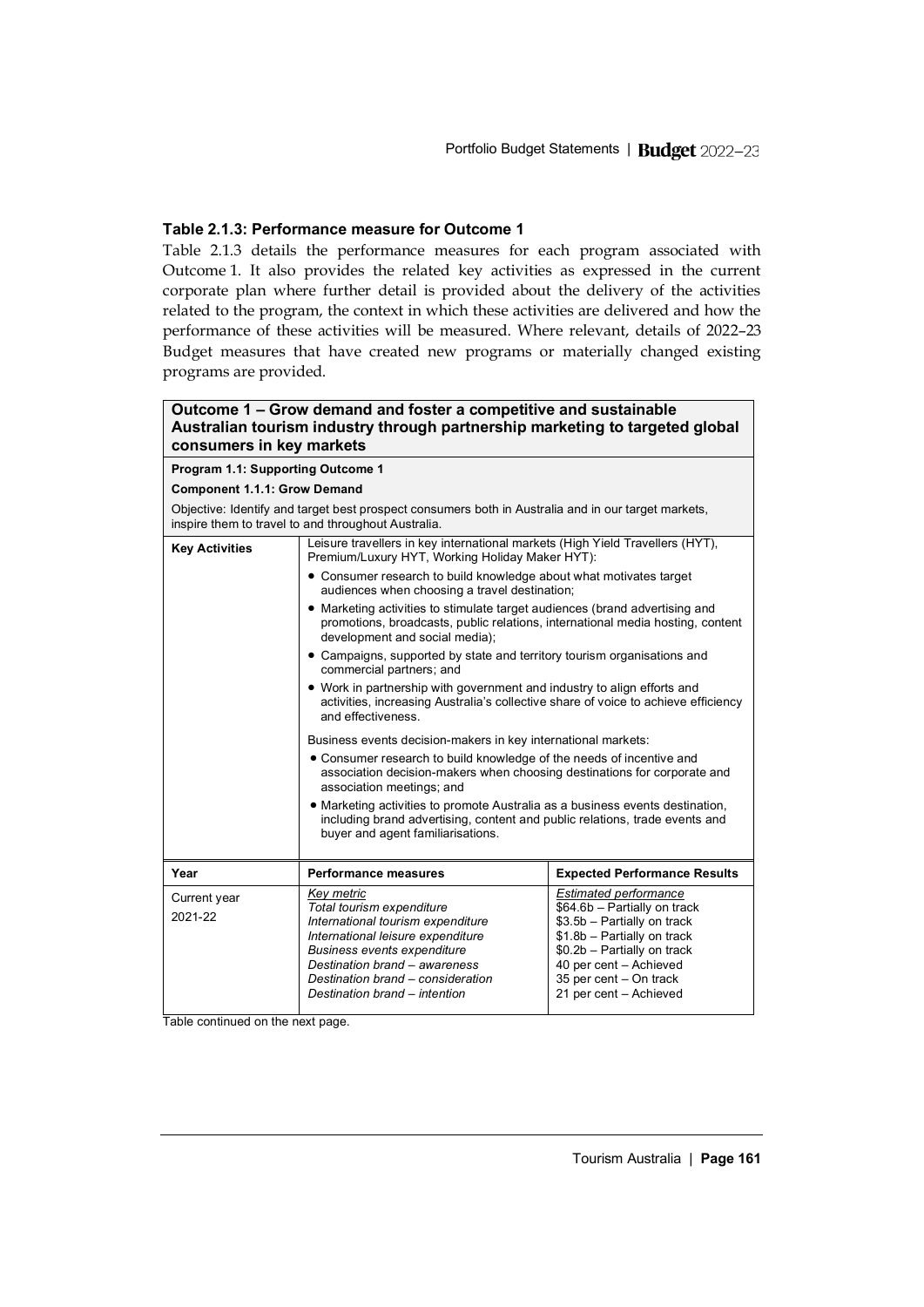| Program 1.1: Supporting Outcome 1   |                                                                                                                                                            |                                               |  |  |  |  |
|-------------------------------------|------------------------------------------------------------------------------------------------------------------------------------------------------------|-----------------------------------------------|--|--|--|--|
|                                     | Component 1.1.1: Grow Demand (continued)                                                                                                                   |                                               |  |  |  |  |
|                                     | Objective: Identify and target best prospect consumers both in Australia and in our target markets,<br>inspire them to travel to and throughout Australia. |                                               |  |  |  |  |
| Year                                | <b>Planned Performance Results</b><br>Performance measures                                                                                                 |                                               |  |  |  |  |
| <b>Budget Year</b><br>2022-23       | Key metric<br>Total tourism expenditure<br>Other metrics as outlined in Tourism<br>Australia's 2022-26 Corporate Plan                                      | Estimated performance<br>\$102.1 <sub>b</sub> |  |  |  |  |
| <b>Forward Estimates</b><br>2023-26 | Key metric<br>Total tourism expenditure<br>Other metrics as outlined in Tourism<br>Australia's 2022-26 Corporate Plan                                      | Target<br>\$123.8b                            |  |  |  |  |

| Table 2.1.3: Performance measure for Outcome 1 (continued) |  |  |
|------------------------------------------------------------|--|--|
|------------------------------------------------------------|--|--|

Table continued on the next page.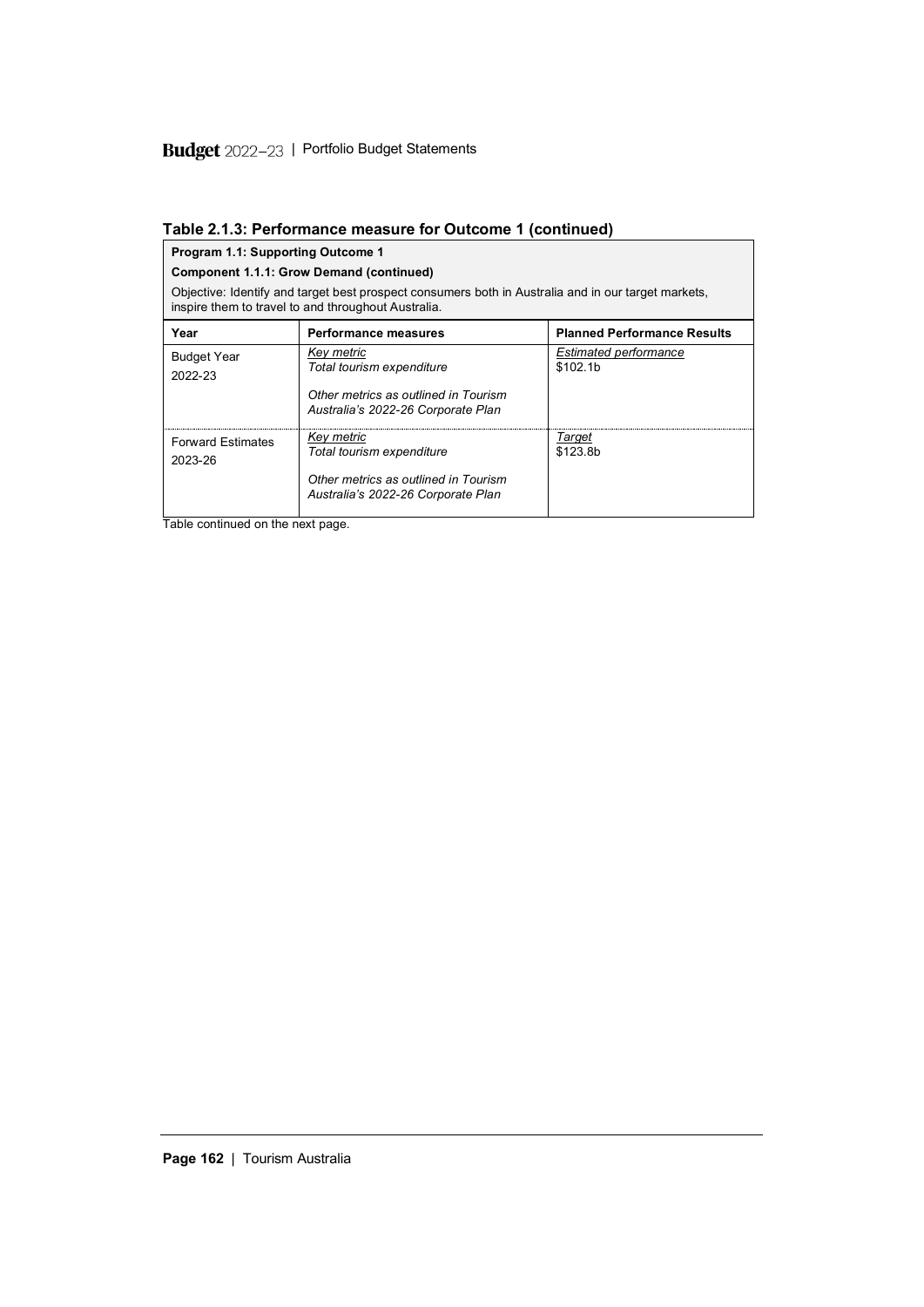| Table 2.1.3: Performance measure for Outcome 1 (continued) |  |  |
|------------------------------------------------------------|--|--|
|------------------------------------------------------------|--|--|

| consumers in key markets                                           | Outcome 1 - Grow demand and foster a competitive and sustainable<br>Australian tourism industry through partnership marketing to targeted global |                                               |  |  |  |
|--------------------------------------------------------------------|--------------------------------------------------------------------------------------------------------------------------------------------------|-----------------------------------------------|--|--|--|
| Program 1.1: Supporting Outcome 1                                  |                                                                                                                                                  |                                               |  |  |  |
| Component 1.1.2: Industry development                              |                                                                                                                                                  |                                               |  |  |  |
|                                                                    | Objective: An Australian tourism industry that is competitive and sustainable and delivers on the needs                                          |                                               |  |  |  |
| of the target customer.                                            |                                                                                                                                                  |                                               |  |  |  |
| <b>Key Activities</b>                                              | Target audiences: The Australian tourism industry and trade and distribution<br>partners in key international markets                            |                                               |  |  |  |
|                                                                    | Key activities:                                                                                                                                  |                                               |  |  |  |
|                                                                    | Driving industry recovery through programs and platforms for the<br>distribution system to do business                                           |                                               |  |  |  |
| Supporting supply-side industry goals                              |                                                                                                                                                  |                                               |  |  |  |
| Dissemination of insights and engagement of industry stakeholders. |                                                                                                                                                  |                                               |  |  |  |
| Year                                                               | <b>Expected Performance Results</b><br><b>Performance measures</b>                                                                               |                                               |  |  |  |
| Current year<br>2021-22                                            | Key metric<br>Industry stakeholder net promoter score<br>(NPS)                                                                                   | <b>Estimated performance</b><br>50 – On track |  |  |  |
|                                                                    | <b>Qualified Aussie Specialist Agents</b><br>Event satisfaction of participants                                                                  | 30.000 – Achieved<br>90 per cent - Achieved   |  |  |  |
|                                                                    | BE Bid Fund Program, total ROI                                                                                                                   | $21:1 - On track$                             |  |  |  |
|                                                                    | BE Bid Fund Program, economic impact                                                                                                             | $$150m - On track$                            |  |  |  |
|                                                                    | of converted events<br>BE Advance Program partnerships                                                                                           | $20 - On$ track                               |  |  |  |
| Year                                                               | <b>Performance measures</b>                                                                                                                      | <b>Planned Performance Results</b>            |  |  |  |
| <b>Budget Year</b><br>2022-23                                      | <b>Key metric</b><br>Industry stakeholder NPS                                                                                                    | <b>Target</b><br>52                           |  |  |  |
|                                                                    | Other metrics as outlined in Tourism<br>Australia's 2022-26 Corporate Plan                                                                       |                                               |  |  |  |
| <b>Forward Estimates</b><br>2023-26                                | Key metric<br>Industry stakeholder NPS                                                                                                           | Target<br>52                                  |  |  |  |
|                                                                    | Other metrics as outlined in Tourism<br>Australia's 2022-26 Corporate Plan                                                                       |                                               |  |  |  |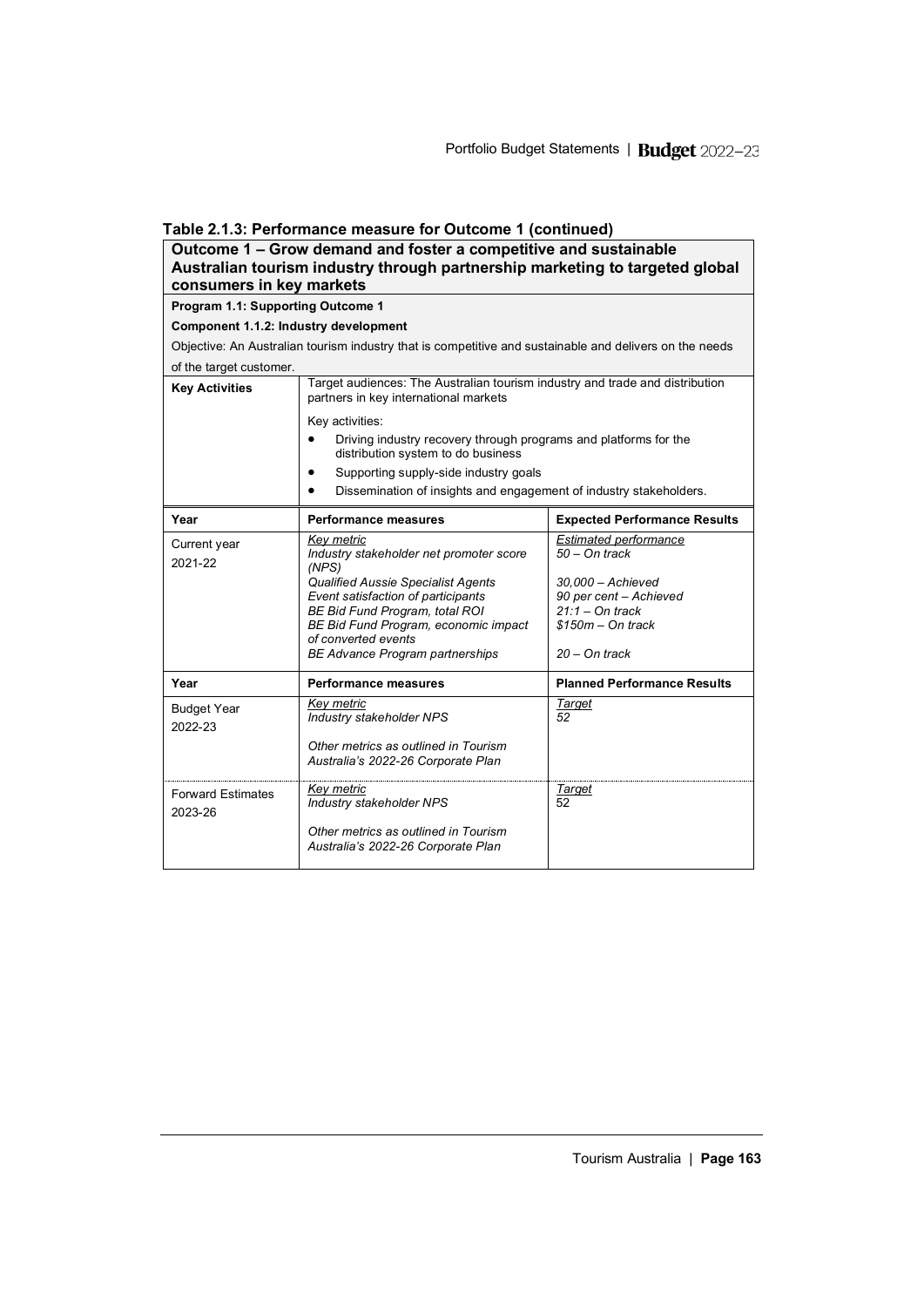# <span id="page-19-0"></span>**Section 3: Budgeted financial statements**

Section 3 presents budgeted financial statements which provide a comprehensive snapshot of entity finances for the 2022–23 Budget year, including the impact of Budget measures and resourcing on financial statements.

# <span id="page-19-1"></span>**3.1 Budgeted financial statements**

#### **3.1.1 Differences between entity resourcing and financial statements**

Tourism Australia has no significant differences between the resource information presented in the Budget Papers and in the Portfolio Budget Statements as a result of differences between whole-of-government level reporting (under Australian Accounting Standard 1049) and entity level financial reporting.

## **3.1.2 Explanatory notes and analysis of budgeted financial statements**

The departmental financial statements represent the assets, liabilities, revenues and expenses which are controlled by Tourism Australia. Departmental expenses include employee and supplier expenses and other administrative costs which are incurred by Tourism Australia in undertaking marketing operations.

Total operating revenue for 2022-23 is estimated at \$196.4 million and is made up of the Government funding of \$186.7 million, and revenue from other sources of \$9.7 million. The Government funding includes (1) appropriations of \$139.6 million, (2) \$20.0 million for the Asian Marketing Fund, (3) \$27.0 million for Tourism Support.

The change from 2021-22 includes:

- Appropriation for 2022-23 reflects additional level of funding for Tourism Australia adjusted for foreign exchange movements, domestic inflation and the efficiency dividend.
- Two budget measures: the Asian Marketing Fund and Tourism Support (FY2022-23 \$27.0 million and FY2023-24 \$18.0 million).

Corresponding total expenses are also estimated to be \$216.4 million.

#### **Budgeted departmental balance sheet**

Tourism Australia is budgeting a net asset position of \$23.0 million in 2022–23. Net assets are projected to remain the same beyond 2022–23.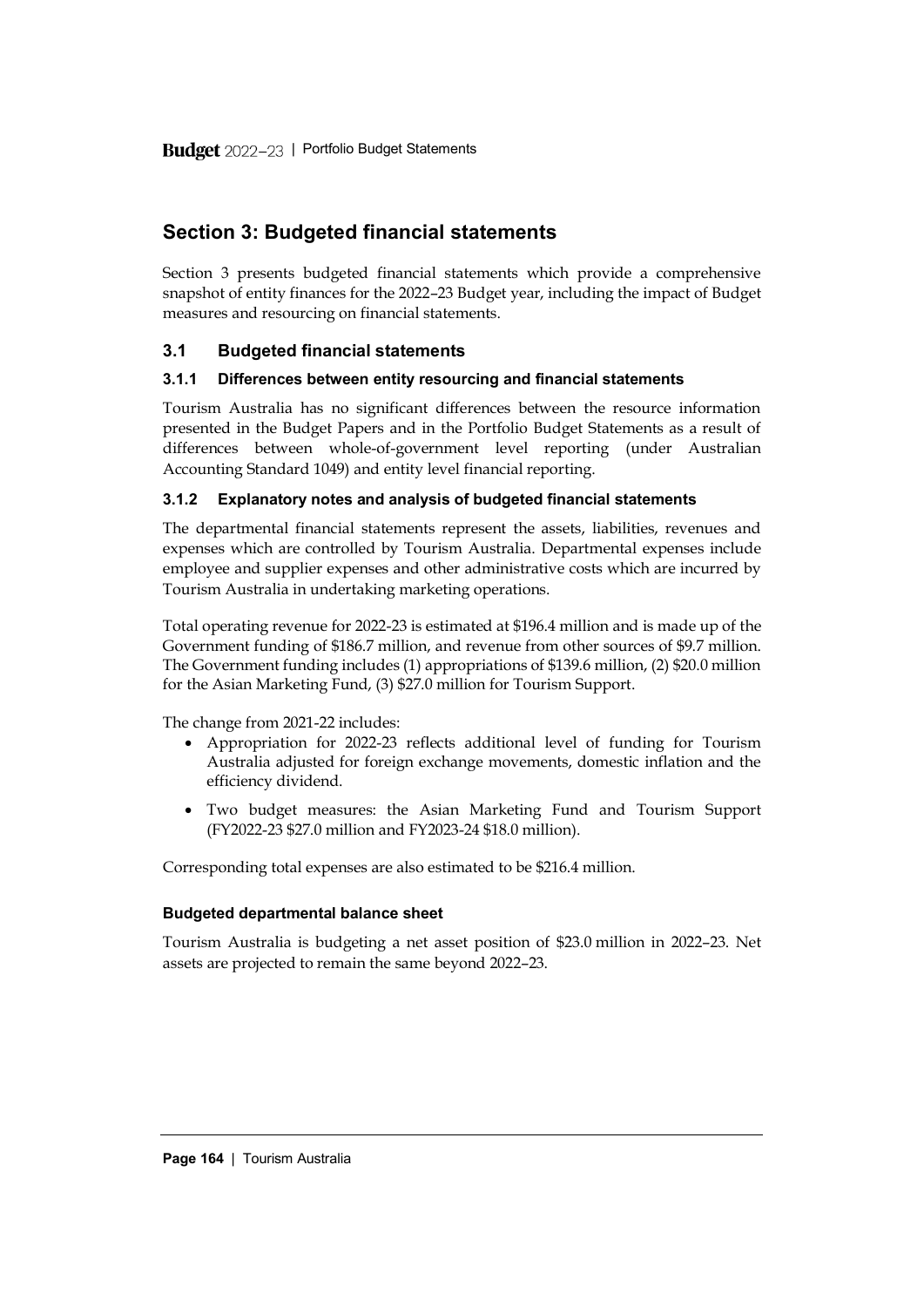# **3.2. Budgeted financial statements tables**

| Table 3.1: Comprehensive income statement (showing net cost of services) for |  |  |  |
|------------------------------------------------------------------------------|--|--|--|
| the period ended 30 June                                                     |  |  |  |

| the period ended 30 June              |           |               |            |            |            |
|---------------------------------------|-----------|---------------|------------|------------|------------|
|                                       | 2021-22   | 2022-23       | 2023-24    | 2024-25    | 2025-26    |
|                                       | Estimated | <b>Budget</b> | Forw ard   | Forw ard   | Forw ard   |
|                                       | actual    |               | estimate   | estimate   | estimate   |
|                                       | \$'000    | \$'000        | \$'000     | \$'000     | \$'000     |
| <b>EXPENSES</b>                       |           |               |            |            |            |
| Employee benefits                     | 36,330    | 37,300        | 37,957     | 38,627     | 39,700     |
| <b>Suppliers</b>                      | 128,777   | 167,464       | 136,002    | 118,050    | 117,811    |
| Depreciation and amortisation         | 9,191     | 11,460        | 11,620     | 11,678     | 11,678     |
| Finance costs                         | 156       | 159           | 161        | 163        | 163        |
| <b>Total expenses</b>                 | 174,454   | 216,383       | 185,740    | 168,518    | 169,352    |
| LESS:                                 |           |               |            |            |            |
| <b>OWN-SOURCE INCOME</b>              |           |               |            |            |            |
| Own-source revenue                    |           |               |            |            |            |
| Rendering services                    | 7,643     | 8,500         | 6,500      | 6,000      | 7,000      |
| <b>Interest</b>                       | 100       | 100           | 100        | 100        | 100        |
| Rental income                         | 1,383     | 1.100         | 1.300      | 1,800      | 1,800      |
| Total own-source revenue              | 9,126     | 9,700         | 7,900      | 7,900      | 8,900      |
| Total own-source income               | 9,126     | 9,700         | 7,900      | 7,900      | 8,900      |
| Net (cost of)/contribution by         |           |               |            |            |            |
| services                              | (165,328) | (206, 683)    | (177, 840) | (160, 618) | (160, 452) |
| Revenue from Government (a)           | 155,328   | 186,683       | 177,840    | 160,618    | 160,452    |
| Surplus/(deficit) attributable to the |           |               |            |            |            |
| <b>Australian Government</b>          | (10,000)  | (20,000)      |            |            |            |
| OTHER COMPREHENSIVE INCOME            |           |               |            |            |            |
| Total comprehensive income/(loss)     | (10,000)  | (20,000)      | ۰          |            |            |
| Total comprehensive income/(loss)     |           |               |            |            |            |
| attributable to the Australian        |           |               |            |            |            |
| Government                            | (10,000)  | (20,000)      |            |            |            |

Table continued on the next page.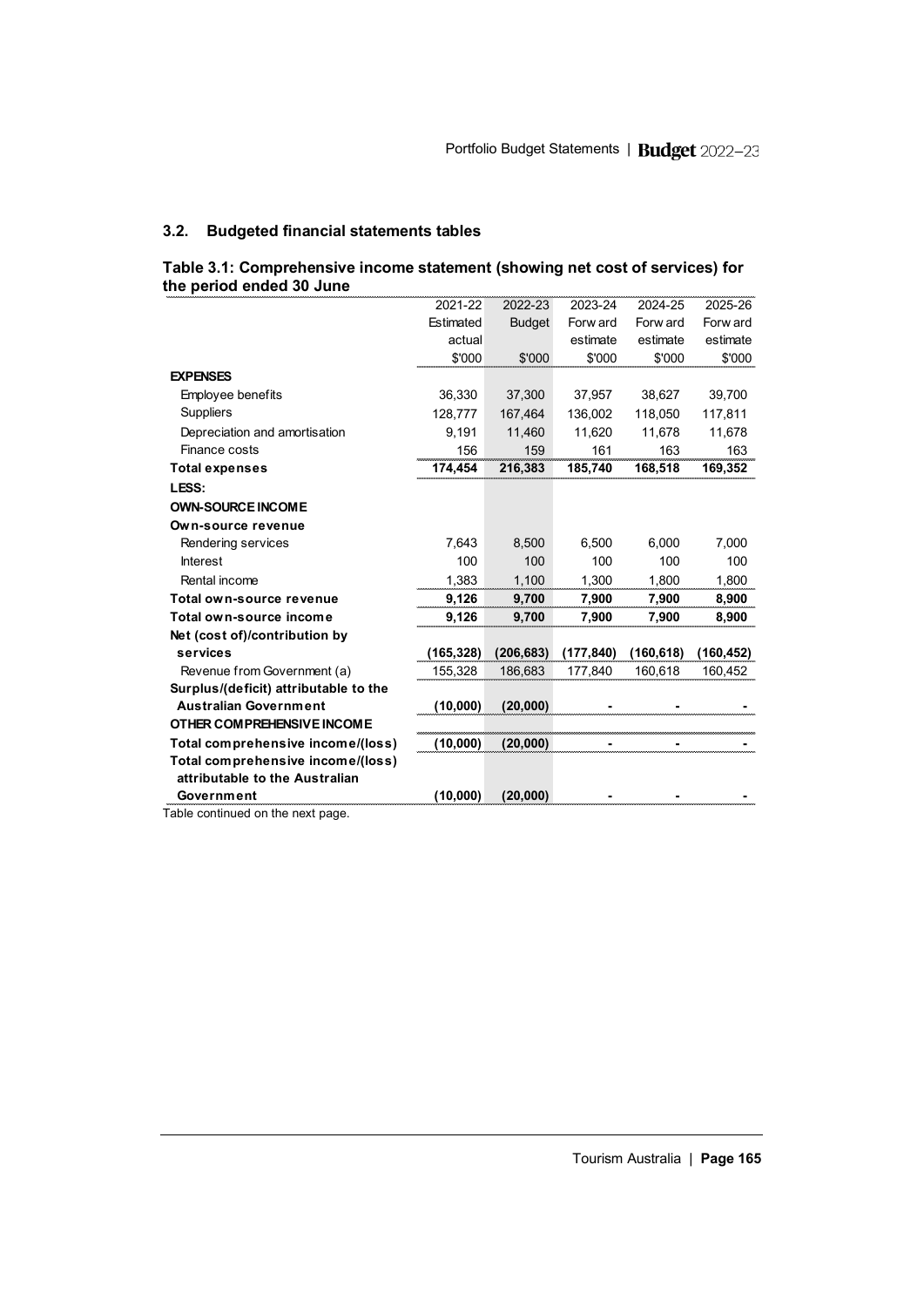#### **Table 3.1: Comprehensive income statement (showing net cost of services) for the period ended 30 June (continued)**

| Note: Impact of net cash appropriation arrangements |           |               |          |          |          |  |  |  |
|-----------------------------------------------------|-----------|---------------|----------|----------|----------|--|--|--|
|                                                     | 2021-22   | 2022-23       | 2023-24  | 2024-25  | 2025-26  |  |  |  |
|                                                     | Estimated | <b>Budget</b> | Forw ard | Forw ard | Forw ard |  |  |  |
|                                                     | actual    |               | estimate | estimate | estimate |  |  |  |
|                                                     | \$'000    | \$'000        | \$'000   | \$'000   | \$'000   |  |  |  |
| Total comprehensive income/(loss)                   |           |               |          |          |          |  |  |  |
| - as per statement of                               |           |               |          |          |          |  |  |  |
| <b>Comprehensive Income</b>                         | (10,473)  | (20, 156)     | 160      |          |          |  |  |  |
| plus: depreciation/amortisation                     |           |               |          |          |          |  |  |  |
| expenses for ROU assets (b)                         | 6.873     | 6.960         | 7.120    | 7.178    | 7.178    |  |  |  |
| less: lease principal repayments (b)                | 6.400     | 6.804         | 6.960    | 7.178    | 7.178    |  |  |  |
| Net Cash Operating Surplus/ (Deficit)               | (10.000)  | (20.000)      |          |          |          |  |  |  |
| Propared on Australian Assounting Standards basis   |           |               |          |          |          |  |  |  |

#### **Note: Impact of net cash appropriation arrangements**

Prepared on Australian Accounting Standards basis.

(a) From 2010-11, the Government introduced net cash appropriation arrangements where Bill 1 revenue appropriations for the depreciation/amortisation expenses of non-corporate Commonwealth entities (and select corporate Commonwealth entities) were replaced with a separate capital budget (the Departmental Capital Budget, or DCB) provided through Bill 1 equity appropriations. For information regarding DCBs, please refer to Table 3.5 Departmental Capital Budget Statement.

(b) Applies leases under AASB 16 Leases.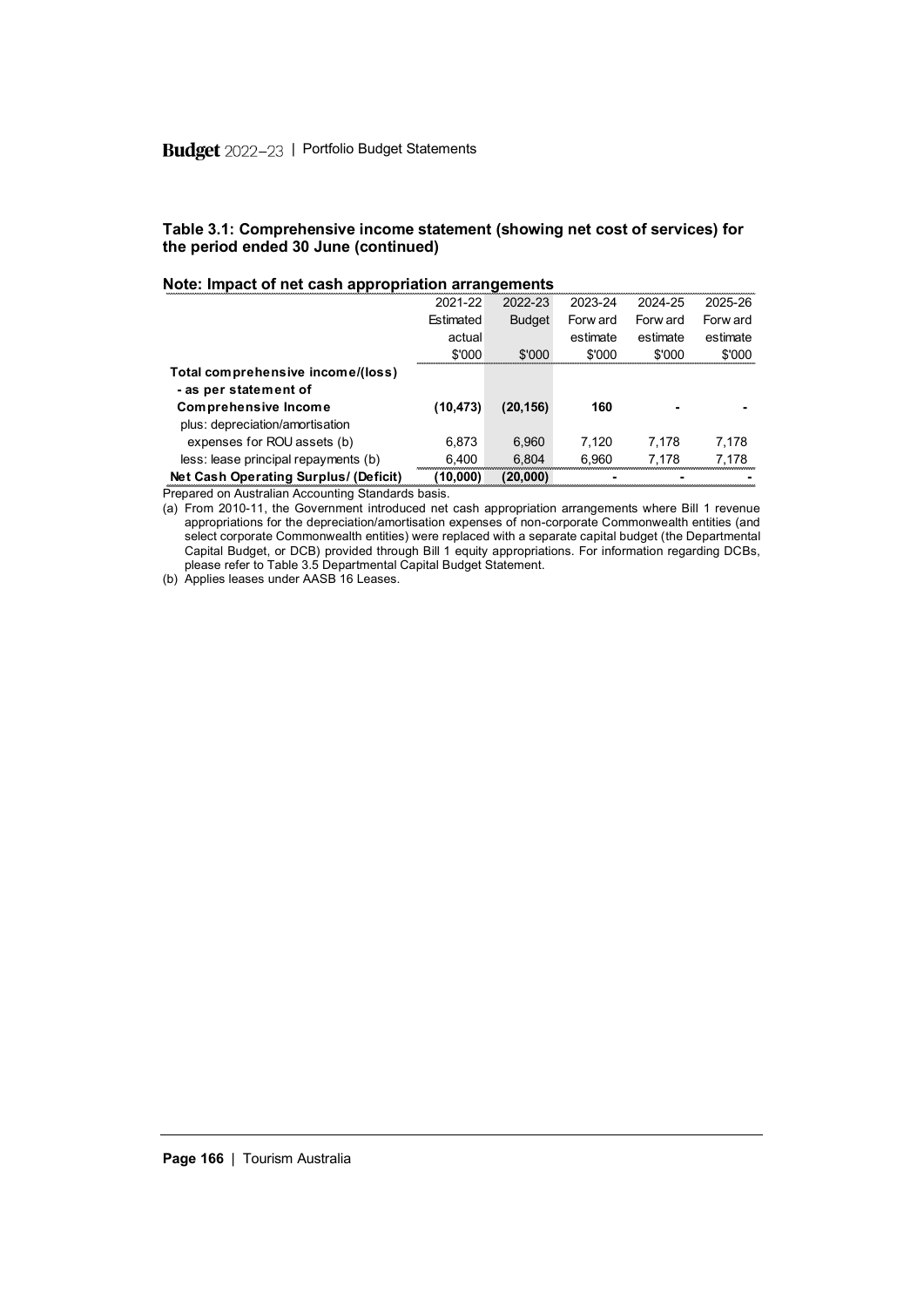|                                           | Table 3.2: Budgeted departmental balance sheet (as at 30 June) |               |          |          |          |  |  |  |
|-------------------------------------------|----------------------------------------------------------------|---------------|----------|----------|----------|--|--|--|
|                                           | 2021-22                                                        | 2022-23       | 2023-24  | 2024-25  | 2025-26  |  |  |  |
|                                           | Estimated                                                      | <b>Budget</b> | Forw ard | Forw ard | Forw ard |  |  |  |
|                                           | actual                                                         |               | estimate | estimate | estimate |  |  |  |
|                                           | \$'000                                                         | \$'000        | \$'000   | \$'000   | \$'000   |  |  |  |
| <b>ASSETS</b>                             |                                                                |               |          |          |          |  |  |  |
| <b>Financial assets</b>                   |                                                                |               |          |          |          |  |  |  |
| Cash and cash equivalents                 | 43,590                                                         | 22,346        | 22,506   | 22,506   | 22,506   |  |  |  |
| Trade and other receivables               | 3,594                                                          | 3,594         | 3,594    | 3,594    | 3,594    |  |  |  |
| <b>Total financial assets</b>             | 47,184                                                         | 25,940        | 26,100   | 26,100   | 26,100   |  |  |  |
| <b>Non-financial assets</b>               |                                                                |               |          |          |          |  |  |  |
| Land and buildings                        | 13,286                                                         | 24,846        | 17,726   | 10,548   | 11,743   |  |  |  |
| Property, plant and equipment             | 723                                                            | 723           | 723      | 723      | 723      |  |  |  |
| Intangibles                               | 8,219                                                          | 5,319         | 5,319    | 5,319    | 5,319    |  |  |  |
| Other non-financial assets                | 2,124                                                          | 2,124         | 2,124    | 2,124    | 2,124    |  |  |  |
| <b>Total non-financial assets</b>         | 24,352                                                         | 33,012        | 25,892   | 18,714   | 19,909   |  |  |  |
| Assets held for sale                      |                                                                |               |          |          |          |  |  |  |
| <b>Total assets</b>                       | 71,536                                                         | 58,952        | 51,992   | 44,814   | 46,009   |  |  |  |
| <b>LIABILITIES</b>                        |                                                                |               |          |          |          |  |  |  |
| <b>Payables</b>                           |                                                                |               |          |          |          |  |  |  |
| <b>Suppliers</b>                          | 5,198                                                          | 5,198         | 5,198    | 5,198    | 5,198    |  |  |  |
| Other payables                            | 4,903                                                          | 4,903         | 4,903    | 4,903    | 4,903    |  |  |  |
| <b>Total payables</b>                     | 10,101                                                         | 10,101        | 10,101   | 10,101   | 10,101   |  |  |  |
| <b>Interest bearing liabilities</b>       |                                                                |               |          |          |          |  |  |  |
| <b>Lease Liability</b>                    |                                                                |               |          |          |          |  |  |  |
| Lease liabilities - Adjustments           | 6,873                                                          | 14,220        |          |          | 8,373    |  |  |  |
| Lease liabilities - Opening Balance       | 12,287                                                         | 12,760        | 20,176   | 13,216   | 6,038    |  |  |  |
| Lease liabilities - Principal payments    | (6,400)                                                        | (6, 804)      | (6,960)  | (7, 178) | (7, 178) |  |  |  |
| <b>Total interest bearing liabilities</b> | 12,760                                                         | 20,176        | 13,216   | 6,038    | 7,233    |  |  |  |
| <b>Provisions</b>                         |                                                                |               |          |          |          |  |  |  |
| Employee provisions                       | 4,651                                                          | 4,651         | 4,651    | 4,651    | 4,651    |  |  |  |
| Other provisions                          | 1,014                                                          | 1,014         | 1,014    | 1,014    | 1,014    |  |  |  |
| <b>Total provisions</b>                   | 5,665                                                          | 5,665         | 5,665    | 5,665    | 5,665    |  |  |  |
| <b>Total liabilities</b>                  | 28,526                                                         | 35,942        | 28,982   | 21,804   | 22,999   |  |  |  |
| <b>Net assets</b>                         | 43,010                                                         | 23,010        | 23,010   | 23,010   | 23,010   |  |  |  |
| <b>EQUITY*</b>                            |                                                                |               |          |          |          |  |  |  |
| <b>Parent entity interest</b>             |                                                                |               |          |          |          |  |  |  |
| Contributed equity                        | 1,543                                                          | 1,543         | 1,543    | 1,543    | 1,543    |  |  |  |
| <b>Reserves</b>                           | 3,640                                                          | 3,640         | 3,640    | 3,640    | 3,640    |  |  |  |
| Retained surplus (accumulated             |                                                                |               |          |          |          |  |  |  |
| deficit)                                  | 37,827                                                         | 17,827        | 17,827   | 17,827   | 17,827   |  |  |  |
| <b>Total parent entity interest</b>       | 43,010                                                         | 23,010        | 23,010   | 23,010   | 23,010   |  |  |  |
| <b>Total equity</b>                       | 43,010                                                         | 23,010        | 23,010   | 23,010   | 23,010   |  |  |  |

Prepared on Australian Accounting Standards basis.

\*'Equity' is the residual interest in assets after deduction of liabilities.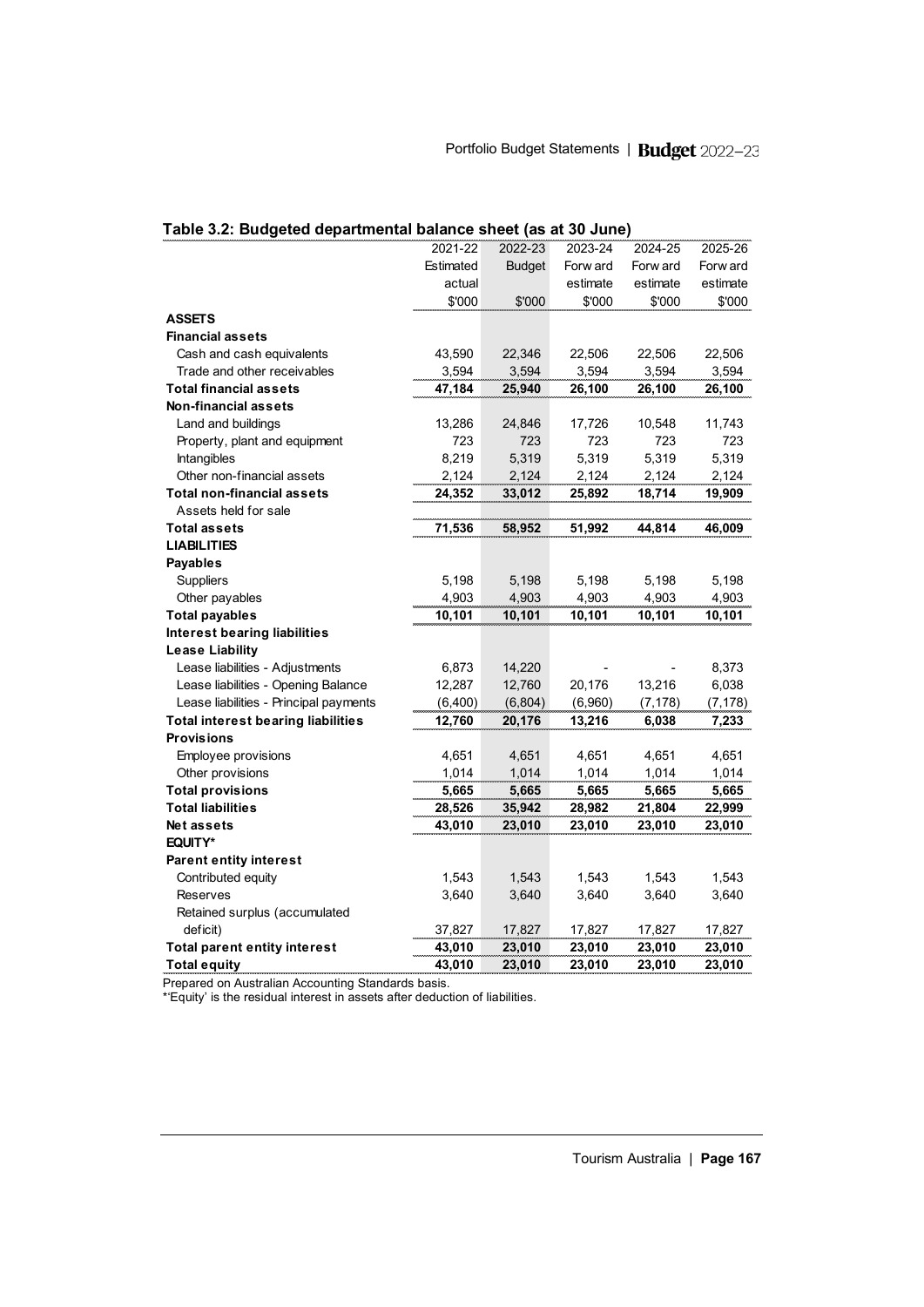| Table 3.3: Departmental statement of changes in equity - summary of |  |  |  |
|---------------------------------------------------------------------|--|--|--|
| movement (Budget year 2022-23)                                      |  |  |  |

|                                  | Retained | Asset                |          | Other Contributed | Total    |
|----------------------------------|----------|----------------------|----------|-------------------|----------|
|                                  |          |                      |          |                   |          |
|                                  |          | earnings revaluation | reserves | equity/           | equity   |
|                                  |          | reserve              |          | capital           |          |
|                                  | \$'000   | \$'000               | \$'000   | \$'000            | \$'000   |
| Opening balance as at 1 July     |          |                      |          |                   |          |
| 2022                             |          |                      |          |                   |          |
| Balance carried forw ard from    |          |                      |          |                   |          |
| previous period                  | 37,827   | 3,632                |          | 1.543             | 43,010   |
| Adjusted opening balance         | 37,827   | 3,632                | 8        | 1.543             | 43,010   |
| Comprehensive income             |          |                      |          |                   |          |
| Surplus/(deficit) for the period | (20.000) |                      |          |                   | (20,000) |
| Total comprehensive income       | (20,000) |                      |          |                   | (20,000) |
| of which:                        |          |                      |          |                   |          |
| Attributable to the Australian   |          |                      |          |                   |          |
| Government                       |          |                      |          |                   |          |
| Estimated closing balance as at  |          |                      |          |                   |          |
| 30 June 2023                     | 17.827   | 3.632                |          | 1.543             | 23.010   |
| Closing balance attributable to  |          |                      |          |                   |          |
| the Australian Government        | 17,827   | 3,632                | 8        | 1.543             | 23,010   |

Prepared on Australian Accounting Standards basis.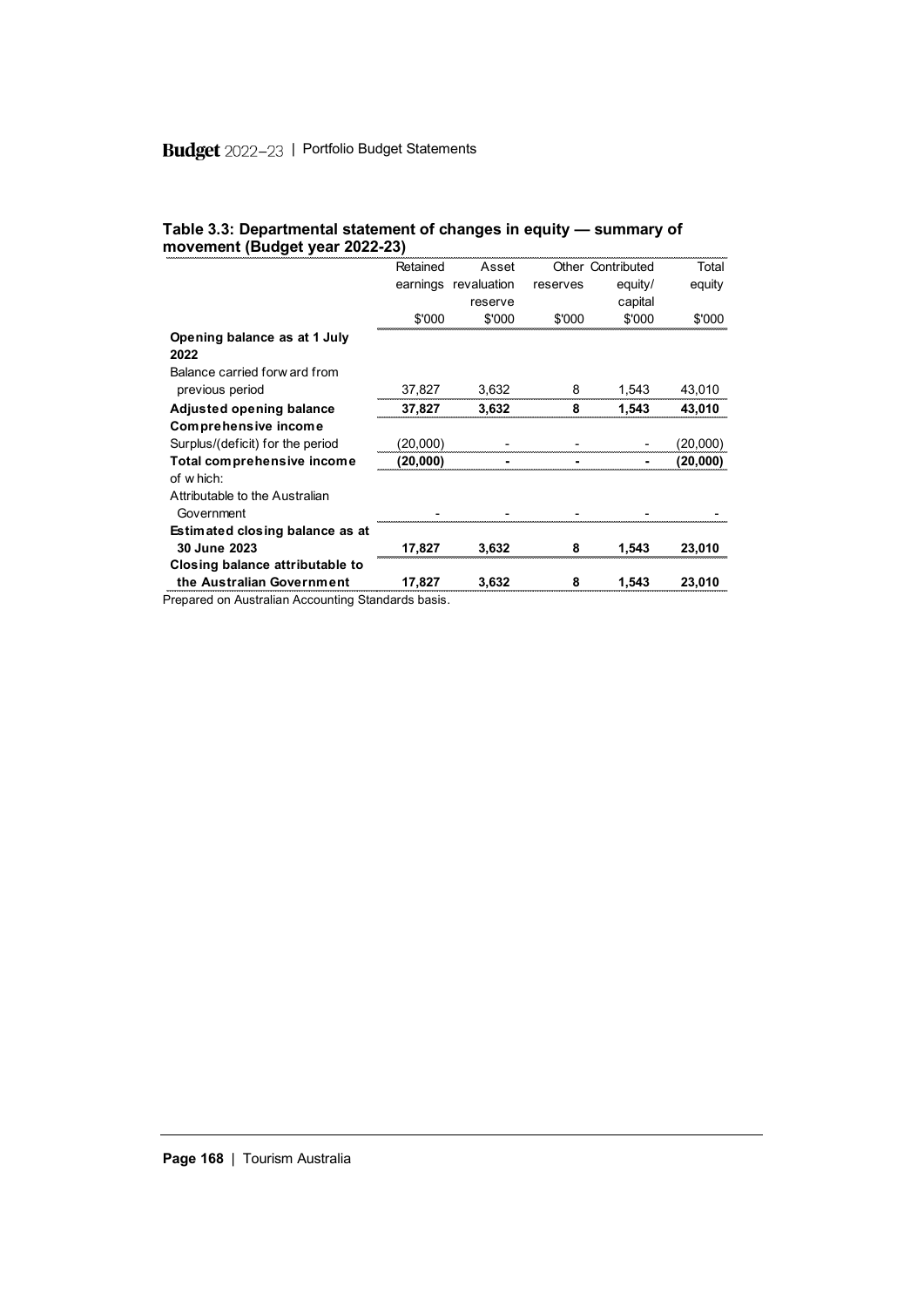| <b>30 June)</b>                                   |           |               |          |          |          |
|---------------------------------------------------|-----------|---------------|----------|----------|----------|
|                                                   | 2021-22   | 2022-23       | 2023-24  | 2024-25  | 2025-26  |
|                                                   | Estimated | <b>Budget</b> | Forw ard | Forw ard | Forw ard |
|                                                   | actual    |               | estimate | estimate | estimate |
|                                                   | \$'000    | \$'000        | \$'000   | \$'000   | \$'000   |
| <b>OPERATING ACTIVITIES</b>                       |           |               |          |          |          |
| Cash received                                     |           |               |          |          |          |
| Appropriation provided by portfolio<br>department | 155,328   | 186,683       | 177,840  | 160,618  | 160,452  |
| Sale of goods and rendering of<br>services        | 9,026     | 9,600         | 7,800    | 7,800    | 8,800    |
| <b>Interest</b>                                   | 100       | 100           | 100      | 100      | 100      |
| <b>Total cash received</b>                        | 164,454   | 196,383       | 185,740  | 168,518  | 169,352  |
| Cash used                                         |           |               |          |          |          |
| Employees                                         | 36,330    | 37,300        | 37,957   | 38,627   | 39,700   |
| Suppliers                                         | 128,777   | 167,464       | 136,002  | 118,050  | 117,811  |
| Interest payments on lease liability              | 156       | 159           | 161      | 163      | 163      |
| Other                                             | 1.480     |               |          |          |          |
| Total cash used                                   | 166,743   | 204,923       | 174,120  | 156,840  | 157,674  |
| Net cash from/(used by)                           |           |               |          |          |          |
| operating activities                              | (2, 289)  | (8, 540)      | 11,620   | 11,678   | 11,678   |
| <b>INVESTING ACTIVITIES</b>                       |           |               |          |          |          |
| Cash received                                     |           |               |          |          |          |
| Proceeds from sales of property,                  |           |               |          |          |          |
| plant and equipment                               |           |               |          |          |          |
| <b>Total cash received</b>                        |           |               |          |          |          |
| <b>Cash used</b>                                  |           |               |          |          |          |
| Purchase of property, plant and                   |           |               |          |          |          |
| equipment and intangibles                         | 9,700     | 5,900         | 4,500    | 4,500    | 4,500    |
| Total cash used                                   | 9,700     | 5,900         | 4,500    | 4,500    | 4,500    |
| Net cash from/(used by)                           |           |               |          |          |          |
| investing activities                              | (9,700)   | (5,900)       | (4, 500) | (4, 500) | (4,500)  |
| <b>FINANCING ACTIVITIES</b>                       |           |               |          |          |          |
| Cash received                                     |           |               |          |          |          |
| Contributed equity                                |           |               |          |          |          |
| <b>Total cash received</b>                        |           |               |          |          |          |
| Cash used                                         |           |               |          |          |          |
| Principal payments on lease liability             | 6,400     | 6,804         | 6,960    | 7,178    | 7,178    |
| Total cash used                                   | 6,400     | 6,804         | 6,960    | 7,178    | 7,178    |
| Net cash from/(used by)                           |           |               |          |          |          |
| financing activities                              | (6, 400)  | (6, 804)      | (6,960)  | (7, 178) | (7, 178) |
| Net increase/(decrease) in cash                   |           |               |          |          |          |
| held                                              | (18, 389) | (21, 244)     | 160      |          |          |
| Cash and cash equivalents at the                  |           |               |          |          |          |
| beginning of the reporting period                 | 61,979    | 43,590        | 22,346   | 22,506   | 22,506   |
| Cash and cash equivalents at                      |           |               |          |          |          |
| the end of the reporting period                   | 43,590    | 22,346        | 22,506   | 22,506   | 22,506   |

# **Table 3.4: Budgeted departmental statement of cash flows (for the period ended**

Prepared on Australian Accounting Standards basis.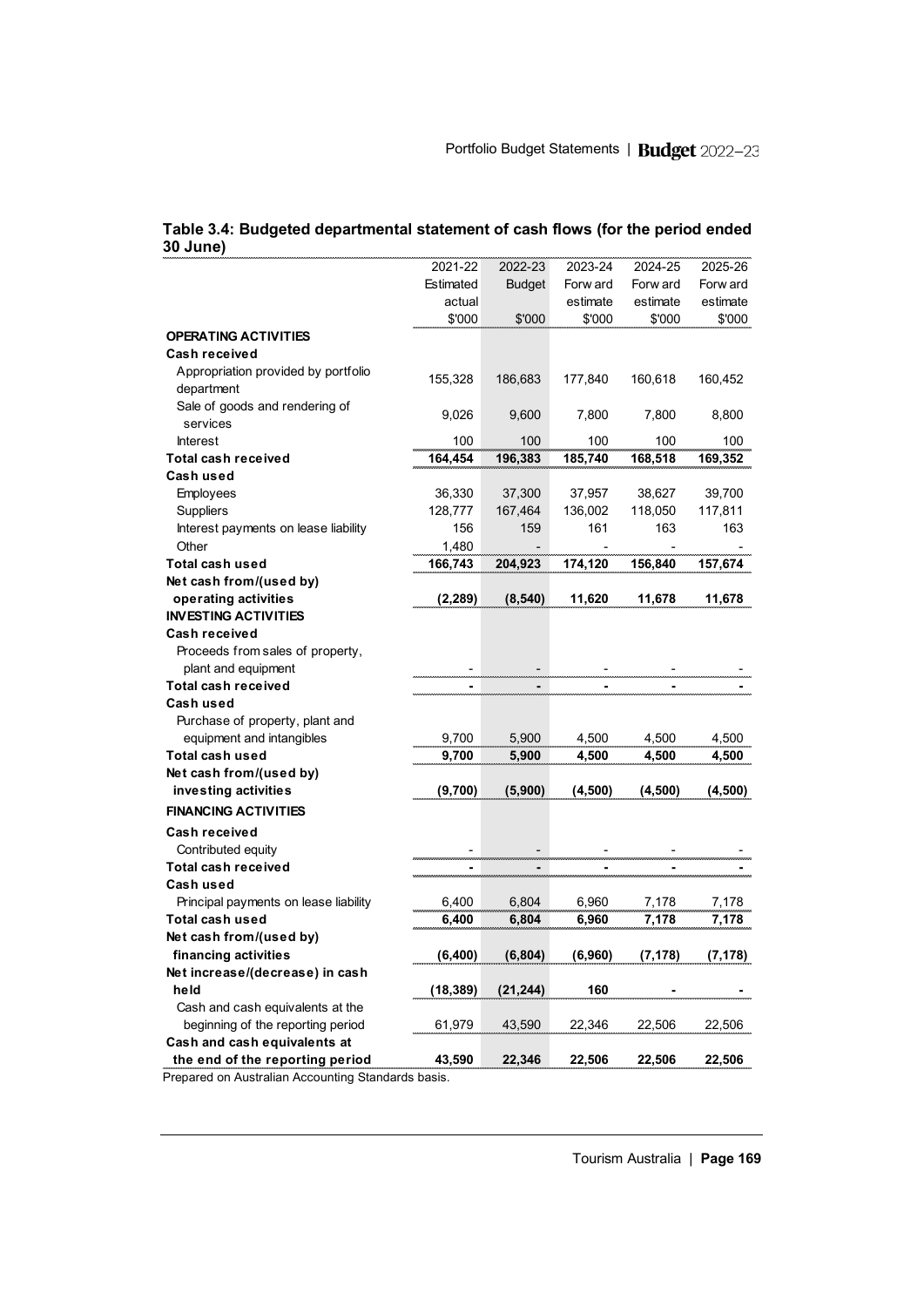| Table 3.5: Departmental capital budget statement (for the period ended 30 June)    |           |               |          |          |          |  |  |
|------------------------------------------------------------------------------------|-----------|---------------|----------|----------|----------|--|--|
|                                                                                    | 2021-22   | 2022-23       | 2023-24  | 2024-25  | 2025-26  |  |  |
|                                                                                    | Estimated | <b>Budget</b> | Forw ard | Forw ard | Forw ard |  |  |
|                                                                                    | actual    |               | estimate | estimate | estimate |  |  |
|                                                                                    | \$'000    | \$'000        | \$'000   | \$'000   | \$'000   |  |  |
| PURCHASE OF NON-FINANCIAL<br><b>ASSETS</b><br>Funded internally from departmental  |           |               |          |          |          |  |  |
| resources (a)                                                                      | 9.700     | 5.900         | 4.500    | 4.500    | 4.500    |  |  |
| <b>TOTAL</b>                                                                       | 9.700     | 5.900         | 4.500    | 4.500    | 4.500    |  |  |
| RECONCILIATION OF CASH USED<br>TO ACQUIRE ASSETS TO ASSET<br><b>MOVEMENT TABLE</b> |           |               |          |          |          |  |  |
| Total purchases                                                                    | 9.700     | 5.900         | 4.500    | 4.500    | 4,500    |  |  |
| Total cash used to acquire assets                                                  | 9.700     | 5.900         | 4.500    | 4.500    | 4.500    |  |  |

Prepared on Australian Accounting Standards basis.

(a) Includes the following sources of funding: current Bill 1 appropriations, and internally developed assets.